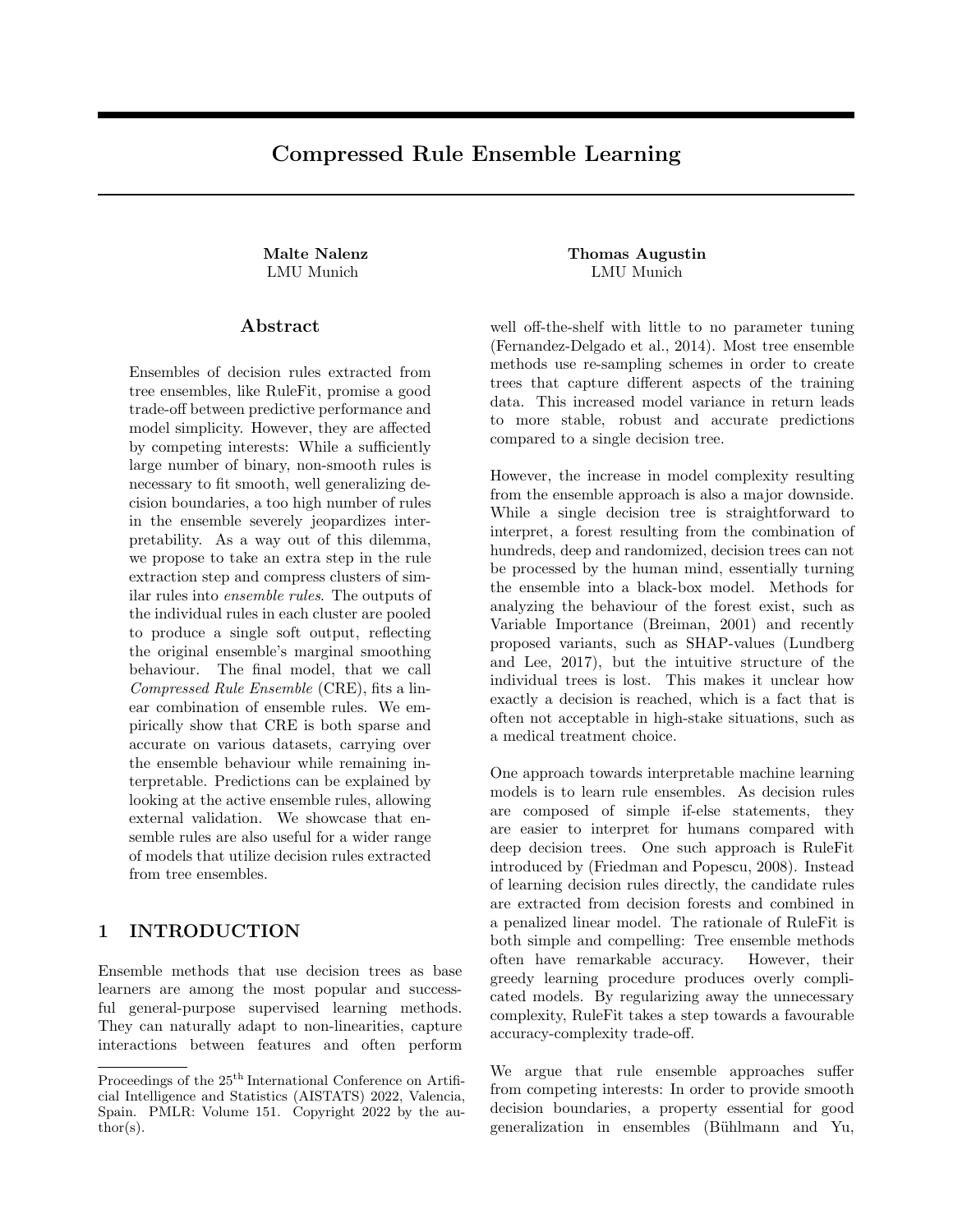$2002$ ; Bühlmann,  $2012$ ), a sufficiently large number of slightly different – potentially overlapping – rules need to be selected for the final ensemble, which in return harms the interpretability. We propose a way to solve this dilemma based on the interpretation of ensemble learning as a smoothing of the hard thresholding behaviour of decision rules (Bühlmann and Yu, 2002). Instead of using the individual decision rules directly, we first identify clusters of similar conditions. To this end, univariate clustering is performed on the splitpoints in each covariate. The resulting groups of similar conditions are then compressed into soft conditions, which we call ensemble conditions. By averaging the discrete outputs of the individual conditions, ensemble conditions produce a smoother output, which reflects the behaviour of the original forest method. Ensemble rule compression allows to carry over the smoothing behaviour of forest methods while sacrificing very little in terms of interpretability and at the same time reflecting the uncertainty about the 'true' splitpoint. We argue that often already a few compressed rules allow us to capture and interpret the central behaviour of the forest, providing a glimpse into the black box.

The structure of this paper is as follows. In section 2 we give an overview of existing rule ensemble approaches, and in section 3 we review the RuleFit approach and introduce notations. Section 4 introduces compressed rule ensembles (CRE), that combine ensemble rules, based on ensemble conditions, with the RuleFit approach. We also showcase that ensemble rules are useful in other rule ensemble frameworks. Section 5 presents our experiments on classification tasks. Section 6 concludes.

## 2 RELATED WORK

Several ways have been proposed to (greedily) induce decision rule ensembles. Classical approaches include the divide and conquer algorithms, which sequentially induces non-overlapping rules (Cohen, 1995; Fürnkranz, 1999), and boosted decision rules (Freund and Schapire, 1996; Weiss and Indurkhya, 2000; Dembczyński et al., 2008) that use re-weighting schemes to induce rules that iteratively reduce the error from the current ensemble.

RuleFit (Friedman and Popescu, 2008) combines candidate rules in a penalized linear model. This two-step formulation of rule learning allows the application of standard statistical learning methods. In its original formulation, rules are extracted from gradient boosted decision trees (Friedman, 2002), but also other forest types have been explored (Nalenz



Figure 1: Left: Binary decision tree with 3 leafs, 1 internal node and the root node. Right: Further decomposition of the decision rules into the elementary conditions. Multiple conditions per rule are combined with the logical AND.

and Villani, 2018; Fokkema, 2020). Inducing decision rules jointly with learning the weight coefficients was explored in (Jawanpuria et al., 2011) and (Wei et al., 2019). Using quadratic programming to select the final ruleset was explored in (Meinshausen, 2010).

Another interesting way to combine decision rules was recently proposed with SIRUS (Bénard et al., 2021), where paths are extracted from an adapted version of random forests. There the data is quantile transformed beforehand to limit the possible splitpoints in trees, allowing to identify frequent patterns across trees. The most common decision rules are simply averaged to produce a prediction, without the need of a linear weighting and selection step, which significantly improves the model stability.

### 3 PREDICTIVE RULE ENSEMBLES

Given the N training examples  $(y_i, x_i)$ ,  $i = 1, ..., N$ , with generic variables  $y$  and  $x$ , where  $y$  is either discrete or numeric and  $x = (x_1, ..., x_p) \in \mathbb{R}^p$  is the p-dimensional covariate vector, with the  $j$ 'th component of x denoted as  $x^{(j)}$ , we seek to find a function, that allows to predict  $y$  from  $x$ . In the context of predictive rule ensembles and assuming a regression task we look at the class of generalized additive models

$$
y = \sum_{h=1}^{H} \alpha_h r_h(x), \quad r_h \in \{0, 1\},
$$
 (1)

where decision rules  $r_h(x)$  are used as basis functions, weighted by the coefficients  $\alpha_h$ . Instead of learning decision rules directly from the data, the RuleFit framework takes a two-step procedure.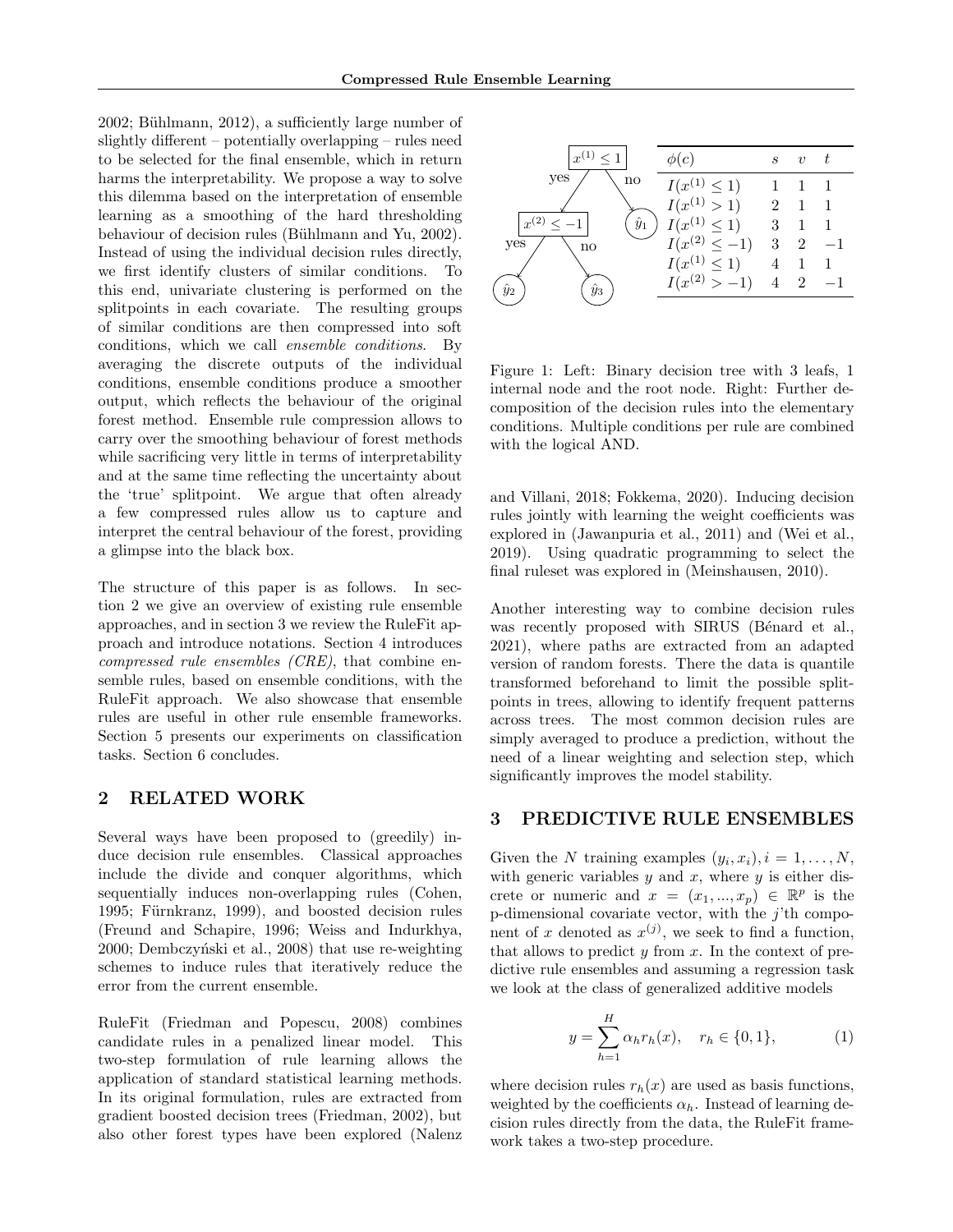First, a tree ensemble is generated. (Friedman and Popescu, 2008) use gradient boosting to generate the set of trees. As boosting shows great accuracy in many tasks, it is reasonable to assume that the model is able to find interesting subspaces, defined by decision rules. The decision trees are then decomposed into their defining decision rules and harvested across the whole ensemble. In our approach we decompose the rules further into their elementary conditions. s denotes the index of the rule that the condition originates from,  $v$  the index of the covariate used for the comparison and  $t$  the splitpoint. Figure 1 shows an example of this decomposition and the introduced notation. A condition is thus defined by the triplet  $c_a = (s_a, v_a, t_a), a = 1, ..., A$ , where A is the total number of conditions collected from the forest and  $M = |\{s\}|$  is the number of decision rules. Note that in this step only the different paths to all nodes are stored, not the values of the leaf nodes. The full rule is the conjunction of its individual conditions. The hard-thresholding split function  $\phi$  is given by

$$
\phi(x, v, t) = I(x^{(v)} < t) \quad \text{or} \tag{2}
$$

$$
\phi(x, v, t) = I(x^{(v)} \ge t) = 1 - I(x^{(v)} < t)
$$
 (3)

depending on the direction that is encoded in  $r_h$  and assuming numerical features. As the second step the decision rules are included, together with linear terms, as 0-1 features in a linear regression model. Using the above notations, the full rules  $r_h \in \{0,1\}$  are obtained by taking the product of the conditions that are part of rule h,

$$
r_h(x) = \prod_{a:s_a=h} \phi(x, v_a, t_a). \tag{4}
$$

The original forest contains a large number of rules. L1-regression (Tibshirani, 1996) is used to reduce the large set of candidate rules to the truly predictive ones.

## 4 COMPRESSED RULE ENSEMBLES (CRE)

As in RuleFit, in a first step a tree ensemble is generated. Either the random forest or gradient boosting framework can be applied. For computational efficiency we use XGBoost (Chen and Guestrin, 2016) to generate the rules. However, before transforming the rules directly into 0-1 features using (4), we take an additional step and compress groups of similar conditions into ensemble conditions.

#### 4.1 Ensemble Compression

When using re-sampling techniques commonly featured in random forests and (stochastic) gradient boosting, the splitpoints inside the forests will often appear in clusters. Depending on the sample that is seen by a tree and the weights in this iteration, the tree induction algorithm will often lead to similar trees with slightly different splitpoints. This is generally beneficial in terms of predictive performance, as it leads to a smooth decision boundary (Bühlmann and Yu, 2002), which stabilizes predictions. However, this also implies that when removing many rules in RuleFit we expect the decision boundaries to become non-smooth and the predictive performance to drop. Therefore, the goal is to preserve smoothness but reshape it in a form that is accessible for human interpretation.

#### 4.2 Clustering of Similar Conditions

To preserve the forest behaviour, we identify clusters of similar conditions that only differ in their exact splitpoint and combine their binary decision into a single smooth decision. More formally, for each covariate  $j, j = 1, ..., p$  we look at the vector of splitpoints  $T^{(j)} = (t_a : v_a = j)$ . This step collects all splitpoints from splits involving covariate  $j$  from all rules that were extracted from the original forest. Note that the splitpoints are taken from single condition rules or from more complicated rules, involving several conditions and other covariates. Also, no attention is drawn to the depth of the rule in which the condition appears, as with the symmetry in the conjunctive form of decision rules, ordering is somewhat arbitrary. As we expect the clusters of splitpoints to be fairly obvious, we use k-means as a robust and well-understood clustering method to find the clusters. We assume that the splitpoints will appear in a relatively small number of clusters. The  $k$  centers in the k-means algorithm are chosen to minimize the intra-cluster variation,

$$
C(k, \mu, T^{(j)}) = \sum_{l=1}^{k} \sum_{\{z : g_z^{(j)} = l, t_z \in T^{(j)}\}} (t_z - \theta_l)^2
$$
 (5)

where  $z \in \{1, ..., Z = |T^{(j)}|\}$  is the index of splitpoints for covariate  $j, g^{(j)} = (g_1, ..., g_Z)$  is the vector of cluster labels for the splitpoints and  $\theta = (\theta_1, ..., \theta_k)$  the vector of mean values of the  $k$  groups. For this onedimensional clustering problem, the *Ckmeans.1d.dp* algorithm (Wang and Song, 2011) can be applied, which uses dynamic programming to find the global optimal solution. If a certain splitpoint is very important in the prediction task, it will often appear in the vector  $T^{(j)}$ and dominate the cluster solution in equation (5). This is a desired property, resulting in an implicit weighting of regions found important by the forest method. As the appropriate number of clusters for each covariate is unknown apriori, we determine the optimal  $k$  using the AIC criterion with a pre-specified maximum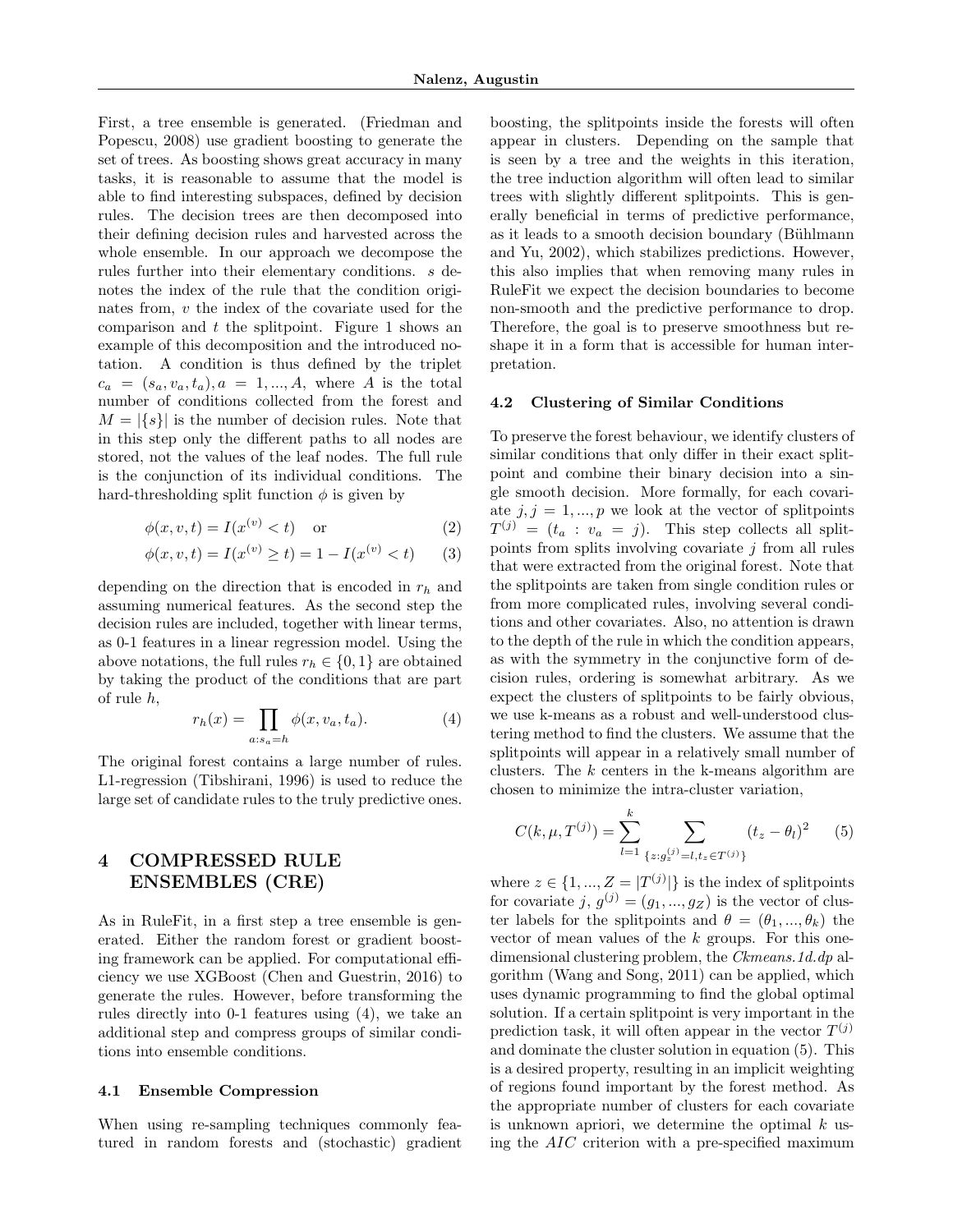number of clusters  $k_{max}$ . Other clustering algorithms that we considered were Gaussian-Mixture-Models and density-based clustering methods, such as DBSCAN (Schubert et al., 2017). As the results were quite similar, we decided to stick with k-means as the most simple and robust approach. Note that the clustering is performed on the splitpoints found in the forest, never on the original data, making this step computationally cheap. For 500 trees, the number of splits is typically << 1000 per covariate and therefore almost independent from  $N$  and only linear in  $p$ .

#### 4.3 Combining Multiple Conditions into a Soft Condition

Given the vectors of splitpoints for group  $l$  of covariate j from the clustering step,  $T_l^{(j)} = (t_i \in T^{(j)} : g_i^{(j)} = l)$ , we combine the individual conditions to ensemble conditions. The combined output of the ensemble condition is computed by average pooling of the outputs from the individual conditions. The soft output function for ensemble condition l becomes

$$
\Phi(x, v, l) = |T_l^{(v)}|^{-1} \sum_{t \in T_l^{(v)}} \phi(x, v, t).
$$
 (6)

Averaging over several conditions turns the individual binary outputs  $\phi(x, v, t) \in \{0, 1\}$  into a soft output  $\Phi(x, v, l) \in [0, 1]$ . In contrast to other soft decision rule approaches, such as Akdemir et al. (2013), our approach is non-parametric. Φ reflects the empirical distribution from the splits found in the forest and preserves the univariate behaviour of the full ensemble, and compresses it in a single ensemble condition. Figure 2 shows the distribution of splitpoints for the Diabetes dataset from the UCI repository (Dua and Graff, 2017) and the clustering result using  $k_{max} = 4$ . We observe that the  $\Phi(x)$  can follow arbitrary distributions that are quite different from logistic curves. Also, note the dense regions, forming clusters of splitpoints that are interesting for predictions. Lastly, suppose the underlying relationship is in fact a stepfunction. In that case, we expect the forest method to capture it, and in return, the clusters' intervals become very narrow.

To finish this step, all original conditions are replaced by their corresponding ensemble conditions. Using ensemble conditions turns each binary rule  $r_h$ into a smooth rule  $\mathcal{R}_h$  generalizing equation (4). The output of  $\mathcal{R}_h$  is calculated via

$$
\mathcal{R}_h(x) = \prod_{a:s_a=h} \Phi(x, v_a, g_a) \in [0, 1]. \tag{7}
$$

As all conditions in each cluster have the same output for any given  $x_i$ , ensemble compression allows to safely remove a large number of redundant rules.

#### 4.4 Finding a Sparse Set

Given the ensemble rules, the second step combines them to a reduced ensemble. We investigate two ways of rule aggregation, weighting and averaging.

#### 4.4.1 Linear Weighting

Following RuleFit, the ensemble rules are included, together with linear terms, in the (generalized) linear regression model:

$$
F(x) = \sigma(\beta_0 + \sum_{j=1}^p \beta_j x_j + \sum_{h=1}^H \alpha_h \mathcal{R}_h(x)), \quad (8)
$$

where  $\sigma$  is a link function. As in (Friedman and Popescu, 2008) the rule terms are not scaled, leading to a higher penalty on rules with low support. However one property specific to compressed rules is that rule support decreases slower with additional conditions, leading to lower penalization of complicated rules. As complicated rules are highly undesireable in terms of interpretability, we counteract this effect by decreasing the scale of each  $\mathcal{R}_h$  proportional to the number of conditions involved, via

$$
\mathcal{R}_h^*(x) = \frac{\mathcal{R}_h(x)}{\operatorname{length}(\mathcal{R}_h)^\eta}, \quad \eta > 0,\tag{9}
$$

where  $\eta$  is a parameter that controls the amount of extra penalty for the number of conditions involved and  $length(\mathcal{R}_h)$  is the number of conditions. This is similar to the rule structured prior used in (Nalenz and Villani, 2018). Penalizing depth was also found an effective way to promote simplicity in (Wei et al., 2019; Chipman et al., 2010). We found  $\eta = 0.5$  to work well as a default choice, but  $\eta$  can also be guided by prior knowledge, about the complexity of the underlying relationship or tuned via cross validation. The weights are found by solving the L1-regularized regression

$$
\{\alpha^*, \beta^*, \beta_0^*\} = \underset{\beta_0, \beta, \alpha}{\text{arg min}} \left[ L(y, F(x)) + \right] \tag{10}
$$

$$
\lambda \left( \sum_{j=1}^{p} |\beta_j| + \sum_{h=1}^{H} |\alpha_h| \right) \right], \qquad (11)
$$

with  $L$  being an appropriate loss function. A big advantage of the linear model approach is its easy interpretability. Following (Friedman and Popescu, 2008), we can rank rules and linear terms by their (rescaled) effect size  $|\alpha^*|$  and  $|\beta^*|$  respectively as a measure of importance. In our experiments we use the R-package (R Core Team, 2021) glmnet (Friedman et al., 2010), and the penalty parameter  $\lambda$  is chosen via cross-validation (CV). A popular choice is to use  $\lambda_{1se}$  the highest  $\lambda$ value within one standard deviation of the minimum, in order to promote sparsity, which is also used as a standrad choice for CRE.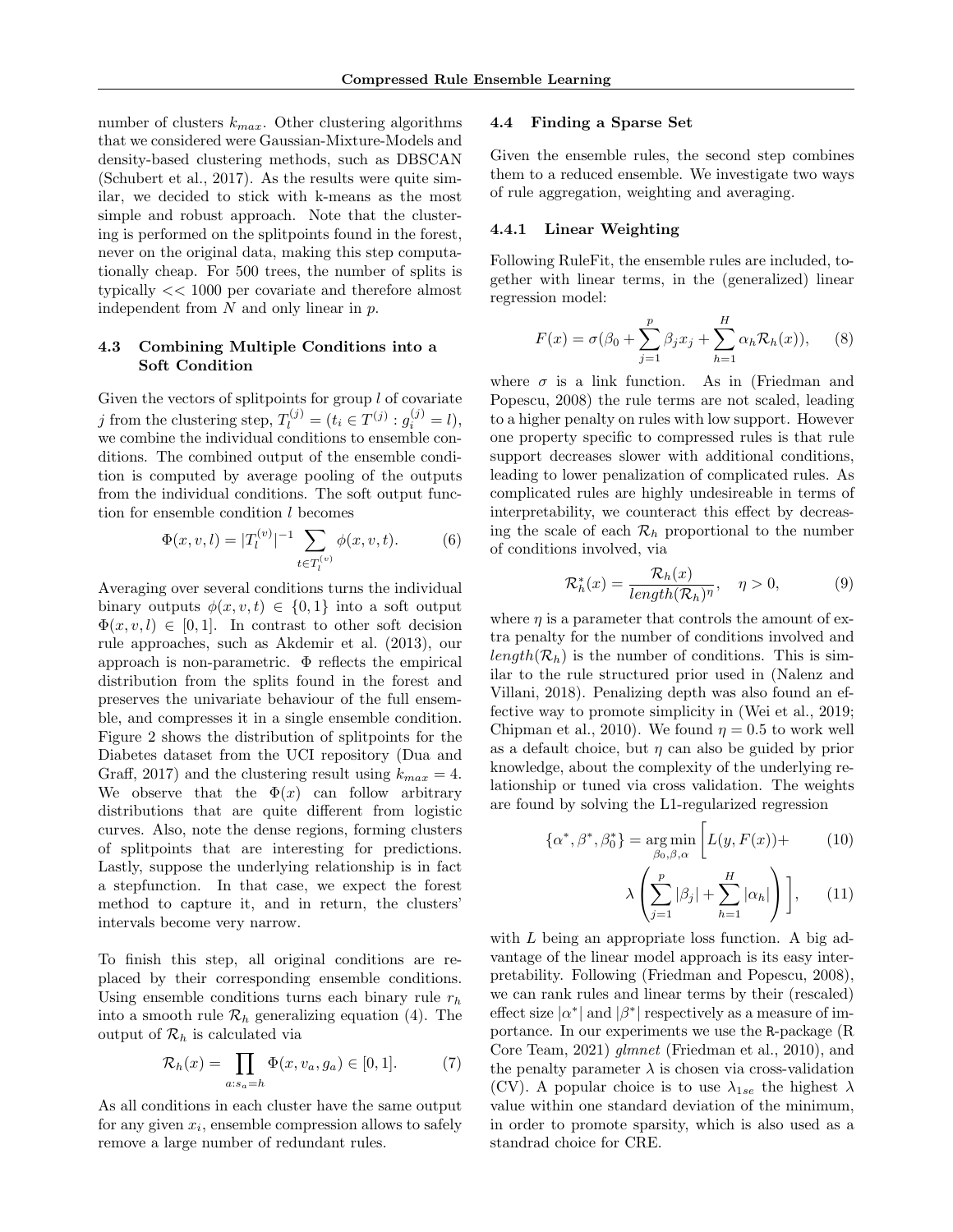

Figure 2: Distribution of splitpoints for the 6 most used covariates in the diabetes data set (cf. Section 5.3. and the supplementary material), using  $k_{max} = 4$ . Colours indicate the cluster solution from the Ckmeans.1d.dp algorithm. The dashed line shows the soft output  $\Phi(x)$  for each cluster (compressed condition).

#### 4.4.2 Averaging

An alternative to the linear combination (8) is to simply count the number of occurrences of each smooth rule  $\mathcal{R}_h$  and average over the most frequent rules. For each rule the associated prediction values for cases that are covered/not covered by a rule,  $\mu_+,\mu_-$  respectively are the weighted mean on the training data

$$
\mu_{+,h} = \frac{1}{\sum_{i=1}^{N} \mathcal{R}_h(x_i)} \sum_{i=1}^{N} y_i \mathcal{R}_h(x_i), \tag{12}
$$

$$
\mu_{-,h} = \frac{1}{\sum_{i=1}^{N} (1 - \mathcal{R}_h(x_i))} \sum_{i=1}^{N} y_i (1 - \mathcal{R}_h(x_i)), \quad (13)
$$

assuming  $y \in \{0, 1\}$ , which is a soft version of the SIRUS algorithm. Predictions for the whole ensemble rule are obtained via

$$
\hat{y}_{i,h} = \mathcal{R}_h(x_i, v, g) \cdot \mu_{+,h} + (1 - \mathcal{R}_h(x_i, v, g)) \cdot \mu_{-,h}. \tag{14}
$$

The output of the whole ensemble is then simply the average of the K most frequent compressed rules  $\mathcal{R}_h$ . Adopting the SIRUS approach (Bénard et al., 2021) to use compressed conditions instead of crisp decision rules goes together quite naturally with the idea of ensemble compression, avoiding any data discretization. We find the core idea of SIRUS particularly interesting, as it can be seen as a proxy of how good a small number of ensemble rules can summarise a whole tree ensemble.

#### 4.5 The Effect of Ensemble Compression

### 4.5.1 Choice of  $k_{max}$

The inverse  $k_{max}^{-1}$  can be interpreted as compression rate. Setting  $k_{max} = 1$  compresses all splitpoints per covariate into a single group and results in a monotonic transformation of the covariate, based on the distribution of the splitpoints. In this setting, only monotonic effects can be captured and no change of sign is possible. Increasing  $k_{max}$  allows changes in sign and magnitudes of the effects, therefore finding different regions of interest. As  $k \to Z$ , where Z is the number of splitpoints in this covariate, our model approaches the original RuleFit model. Using ensemble compression also acts as a regularizer, as it makes it harder to overfit on individual rules but has to take into account the general pattern found by the forest. The choice of  $k_{max}$  can be guided by visual inspection using histogram plots as in Figure 2, or by considering the desired trade-off. For a higher degree of interpretability, a low  $k_{max}$  should be used. Another option is to rely on cross-validation and examine the different choices in terms of their expected accuracy-complexity trade-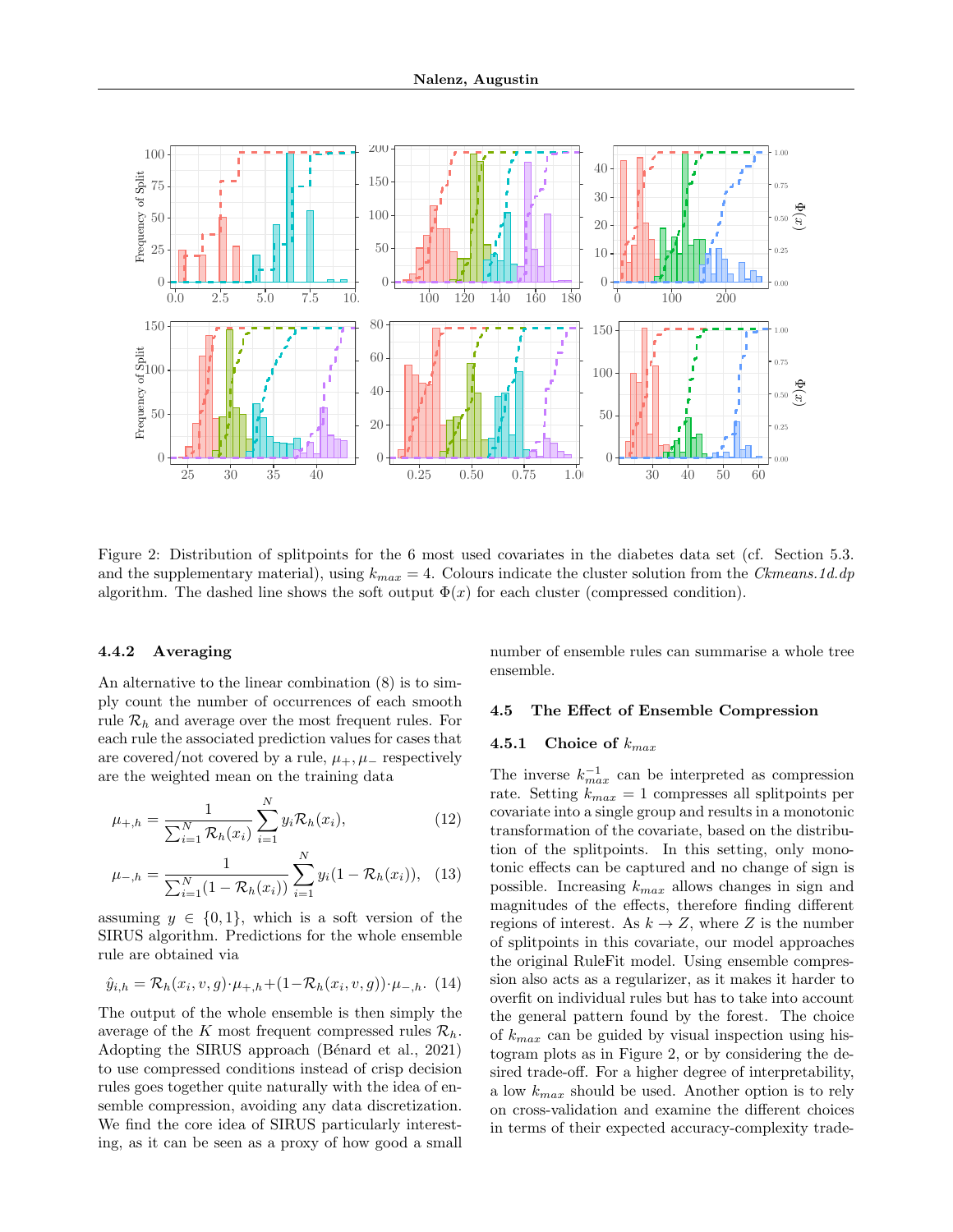Table 1: Runtime in s. (Data is taken from the OpenML repository (Vanschoren et al., 2013)).

| Dataset             | - N                                                         | $\mid CRE_{k2}$ | $CRE_{k4}$ | RuleFit      |
|---------------------|-------------------------------------------------------------|-----------------|------------|--------------|
| Magic<br><b>EEG</b> | $\begin{array}{c c} 19022 & 174 \\ 14980 & 512 \end{array}$ |                 | 230<br>740 | 2633<br>2243 |

off. We empirically found a relatively small value of  $k_{max}$  (e.g.  $k_{max} \in \{2, 3, 4\}$ ) is usually a good choice, whereas the gain in accuracy by choosing a higher  $k$  is typically incremental and out-weighted by the increase in model-complexity (cf. Section 5).

#### 4.5.2 Computational Cost

The number of unique conditions is reduced to a maximum of  $k_{max}$  distinct ensemble conditions for each covariate, which can be significantly lower than the number of distinct original conditions. This also leads to a much smaller number of unique rules in the linear modelling step, which is important, as the design matrix in equation (11) is of size  $(n, p+H)$ . As duplicates and colinear terms can be safely removed, this effectively lowers the computational cost and memory usage significantly, and decreasing  $k_{max}$  lowers the computation time considerably. Table 1 shows the runtime on two medium-sized datasets, comparing RuleFit and CRE using  $k \in \{2, 4\}$ . On these datasets, the speedup compared to RuleFit is quite significant. Interestingly, on the Magic dataset, the speedup is much more notable as the number of predictive covariates is relatively small and around 60  $\%$  of  $\mathcal{R}_h$  can be removed from the initial set (using  $k_{max} = 4$ ). If the splits distribute evenly over many covariates, as in the EEG data, the reduction is smaller but still notable.

#### 4.5.3 Interpretation of Ensemble Conditions

Ensemble conditions consist of a typically large number of thresholds, and interpreting the exact split points would be a tedious task. For a literal description we suggest to instead look at summary statistics of T, such as the mean,  $\zeta = \overline{T}$ , or  $\zeta = \text{median}(T)$ . The rule can then be read as  $x \lessapprox \zeta$  (less than around  $\zeta$ ), instead of the precise  $x < s$  counterpart. Another possibility is to provide the interval  $[\min(T), \max(T)]$ . For a more detailed insight in the distribution of interesting rules, one can instead use histograms such as the one shown in Figure 2. We argue that providing an exact split point in the finite data domain neglects the uncertainty involved about what other choices would be reasonable. Compressed rules offer a natural way to communicate the model uncertainty. If the original ensemble shows a large spread of splitpoints, this is reflected in larger intervals, whereas in the case of clear

cut-points, the intervals will become narrow.

### 5 RESULTS

In this section, we test our method empirically. The goal is to show that CRE is able to produce both accurate and small models due to the smooth boundaries introduced by the ensemble compression.

#### 5.1 Experimental Setup

For comparison, we use 16 binary classification datasets from the UCI repository (Dua and Graff, 2017). We chose datasets that consist of mostly numerical covariates and require minimal preprocessing. A detailed description of selection criteria and preprocessing, algorithm settings and additional results can be found in the supplementary material (SM). We limit the experiments to binary classification but note that CRE can also be extended to regression, multi-label and multi-target classification (Aho et al., 2012).

#### 5.2 Competing Methods

As a black box baseline with generally strong predictive performance we include random forests and gradient boosting. Random forest (RF) is run with default settings using the original randomForest R-package (Breiman, 2001). Gradient boosting, implemented with the xgboost R-package (Chen and Guestrin, 2016), is more dependent on parameter tuning. We use model based optimization with mlrMBO (Bischl et al., 2018) inside each fold, in order to find reasonable parameters and ensure a fair comparison.

We compare against two versions of RuleFit, both implemented with the pre R-package (Fokkema, 2020). RuleFit uses normal CART trees as base learners and parameter settings that most closely resemble the original version of RuleFit. In order to determine a reasonable tree depth, we use 5-fold CV inside each fold. PRE is a more interpretable setting proposed in (Fokkema, 2020) that uses  $\lambda_{1se}$  and an average tree depth of 3 (without tuning).

 $SIRUS$  is built using the sirus (Bénard et al., 2021) R-package, with the number of rules determined using the CV strategy proposed by the authors.

Also we include the recently proposed Generalized Rule Model GLR (Wei et al., 2019) in our comparison, using the aix360 python library (Arya et al., 2019). The parameters were chosen following the cross-validation strategy proposed by the authors.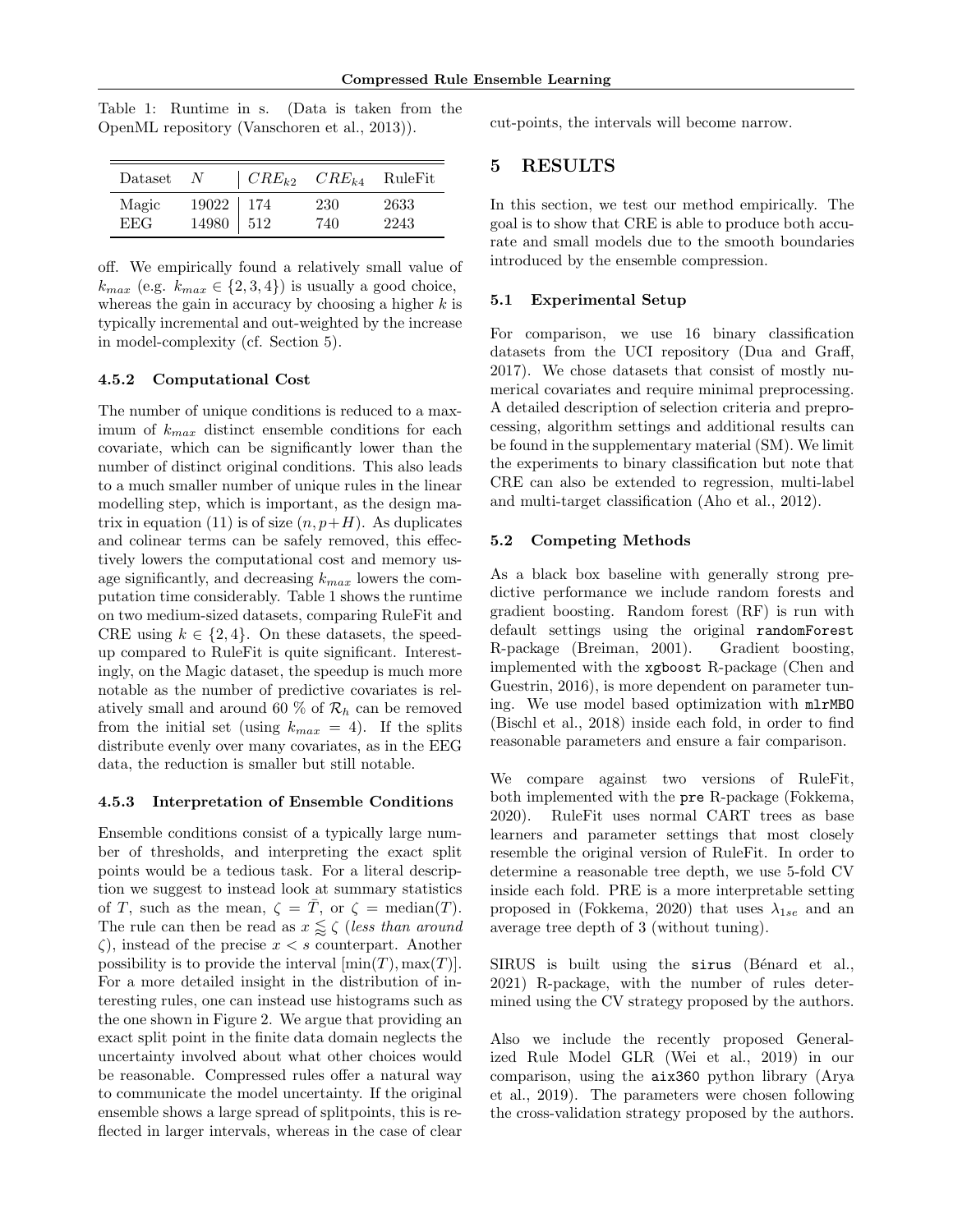| Data                | $CRE_S$ | $CRE_{k:2}$ | $CRE_{k:4}$ | $CRE_{k:6}$ | $CRE_{RF}$ | GLR   | PRE   | $_{\rm RF}$ | RuleFit | <b>SIRUS</b> | XGB   |
|---------------------|---------|-------------|-------------|-------------|------------|-------|-------|-------------|---------|--------------|-------|
| $(1)$ Australian    | 0.901   | 0.937       | 0.939       | 0.944       | 0.935      | 0.942 | 0.930 | 0.936       | 0.938   | 0.921        | 0.939 |
| Banknote<br>(2)     | 0.986   | 1           | 1           |             | 1          | 1     | 1.000 | 1.000       | 1.000   | 0.972        | 1     |
| Biodeg<br>(3)       | 0.871   | 0.929       | 0.931       | 0.930       | 0.919      | 0.926 | 0.915 | 0.938       | 0.924   | 0.840        | 0.932 |
| Blood Transf<br>(4) | 0.732   | 0.730       | 0.750       | 0.748       | 0.741      | 0.751 | 0.724 | 0.668       | 0.751   | 0.708        | 0.746 |
| (5)<br>Diabetes     | 0.823   | 0.830       | 0.830       | 0.831       | 0.832      | 0.844 | 0.829 | 0.825       | 0.840   | 0.807        | 0.841 |
| Haberman<br>(6)     | 0.712   | 0.683       | 0.670       | 0.680       | 0.621      | 0.662 | 0.676 | 0.685       | 0.708   | 0.651        | 0.688 |
| Heart<br>(7)        | 0.898   | 0.910       | 0.896       | 0.896       | 0.888      | 0.898 | 0.877 | 0.905       | 0.897   | 0.899        | 0.906 |
| (8)<br><b>ILPD</b>  | 0.709   | 0.728       | 0.723       | 0.718       | 0.704      | 0.736 | 0.735 | 0.752       | 0.706   | 0.729        | 0.724 |
| Ionosphere<br>(9)   | 0.955   | 0.963       | 0.964       | 0.965       | 0.954      | 0.948 | 0.965 | 0.981       | 0.968   | 0.941        | 0.970 |
| $(10)$ Liver        | 0.649   | 0.666       | 0.679       | 0.644       | 0.667      | 0.646 | 0.623 | 0.564       | 0.657   | 0.644        | 0.654 |
| Parkinsons<br>(11)  | 0.906   | 0.945       | 0.959       | 0.950       | 0.968      | 0.915 | 0.857 | 0.953       | 0.960   | 0.888        | 0.962 |
| Pop Failure<br>(12) | 0.907   | 0.947       | 0.945       | 0.952       | 0.946      | 0.942 | 0.947 | 0.920       | 0.925   | 0.889        | 0.946 |
| (13)<br>Sonar       | 0.863   | 0.923       | 0.927       | 0.910       | 0.925      | 0.864 | 0.875 | 0.949       | 0.915   | 0.829        | 0.940 |
| Spambase<br>(14)    | 0.963   | 0.985       | 0.986       | 0.986       | 0.985      | 0.979 | 0.980 | 0.987       | 0.985   | 0.933        | 0.988 |
| <b>WBCD</b><br>(15) | 0.991   | 0.992       | 0.993       | 0.991       | 0.993      | 0.991 | 0.992 | 0.992       | 0.989   | 0.981        | 0.995 |
| (16)<br>Wilt        | 0.952   | 0.990       | 0.992       | 0.991       | 0.993      | 0.969 | 0.991 | 0.990       | 0.993   | 0.901        | 0.990 |
| $\bar{r}$           | 8.500   | 5.156       | 4.469       | 5.156       | 5.656      | 5.969 | 7.562 | 5.250       | 5.375   | 9.688        | 3.219 |
| $\Delta AUC$        | 0.034   | 0.012       | 0.011       | 0.014       | 0.018      | 0.021 | 0.028 | 0.019       | 0.012   | 0.051        | 0.008 |

Table 2: Accuracy measured in AUC for the competing methods on the 16 benchmark datasets.

Table 3: Left: Number of coefficients selected for the final model. Right: Figure 3: Normalized Accuracy vs. Normalized Sparsity where 1 is the best on each dataset and 0 the worst.  $CRE_{k:2}$  (red circle),  $CRE_{k:4}$  (orange triangle), GLR (green squares), PRE (blue cross), RuleFit (purple squares), SIRUS (brown stars).

| Data              | $CRE_{k:2}$    | $CRE_{k:4}$ | $CRE_{k:6}$ | $CRE_{RF}$     | GLR  | PRE  | RuleFit | <b>SIRUS</b> | $1.00 -$ | 类    |        |              |                  |
|-------------------|----------------|-------------|-------------|----------------|------|------|---------|--------------|----------|------|--------|--------------|------------------|
| (1)               | 18             | 26          | 32          | 19             | 13   | 20   | 40      | 15           |          |      | $\ast$ |              |                  |
| (2)               | 11             | 21          | 29          | 18             | 5    | 45   | 45      | 14           |          |      |        |              |                  |
| $\left( 3\right)$ | 52             | 62          | 69          | 51             | 45   | 50   | 106     | 22           |          | 茶    | $\ast$ |              |                  |
| (4)               |                | 8           | 8           | 6              | 11   | 9    | 22      | 6            | 0.75     |      |        |              |                  |
| (5)               | 9              | 18          | 23          | 10             | 14   | 28   | 36      | 9            |          |      |        |              |                  |
| (6)               | $\overline{2}$ | 3           | 3           | $\overline{2}$ | 8    | 4    | 23      | 6            | Size     |      |        |              |                  |
| (7)               | 13             | 17          | 18          | 18             | 10   | 22   | 28      | 18           |          |      |        | 岗            |                  |
| (8)               | 10             | 10          | 15          | 9              | 14   | 10   | 68      | 8            | $0.50 -$ |      |        |              |                  |
| (9)               | 33             | 40          | 43          | 22             | 14   | 23   | 27      | 15           |          |      |        |              |                  |
| (10)              |                | 9           | 10          | 8              | 17   | 8    | 24      | 10           | Model    |      |        |              | ᅿ                |
| (11)              | 22             | 25          | 27          | 20             | 68   | 14   | 35      | 18           |          |      |        |              |                  |
| $^{(12)}$         | 29             | 38          | 40          | 27             | 10   | 25   | 46      | 17           |          |      |        |              |                  |
| (13)              | 50             | 61          | 61          | 42             | 48   | 31   | 54      | 19           | $0.25 -$ |      |        |              |                  |
| (14)              | 95             | 112         | 119         | 121            | 48   | 75   | 149     | 22           |          |      |        | ⊠            |                  |
| (15)              | 31             | 32          | 36          | 24             | 22   | 28   | 36      | 15           |          |      |        | ▲            |                  |
| (16)              | 16             | 23          | 29          | 23             | 7    | 55   | 91      | 17           |          |      |        |              |                  |
| $\bar{r}$         | $3.38\,$       | 5.13        | 6.22        | 3.44           | 3.44 | 4.44 | 7.56    | 2.41         | $0.00 -$ | ø    |        | <b>XXX</b>   | <b>X XX XXXX</b> |
|                   |                |             |             |                |      |      |         |              |          | 0.00 | 0.25   | 0.50<br>0.75 | 1.00             |

The CRE based models use gradient boosted trees from xgboost to generate the rules. Different degrees of compression are tested, using  $k_{max} = \{2, 4, 6\}$ denoted as  $CRE_{k:k_{max}}$ . Only  $CRE_{RF}$  uses random forests to generate the rules, as a way to measure the influence of the tree generating process, and  $k_{max} = 4$ . All CRE models use  $\eta = 0.5$  (cf. (9)) to promote taking in less complex rules. No parameters, for the rule generation  $, \eta$  or  $k_{max}$ , are tuned. Better predictive performance may be reached, but we are interested in the 'out-of-the-box' performance in this article. We also test compressed rules with averaging of the rules, which resembles the SIRUS approach. To estimate the influence of the rule compression,  $CRE_S$  uses the average number of rules used by SIRUS on each dataset, leading to the overall same model complexity as SIRUS. We expect the same number of ensemble rules to generalize better compared to binary rules. An open-source R-implementation of the CRE methods used in this article is available under https://github.com/ maltenlz/Compressed-Rule-Ensembles.

Accuracy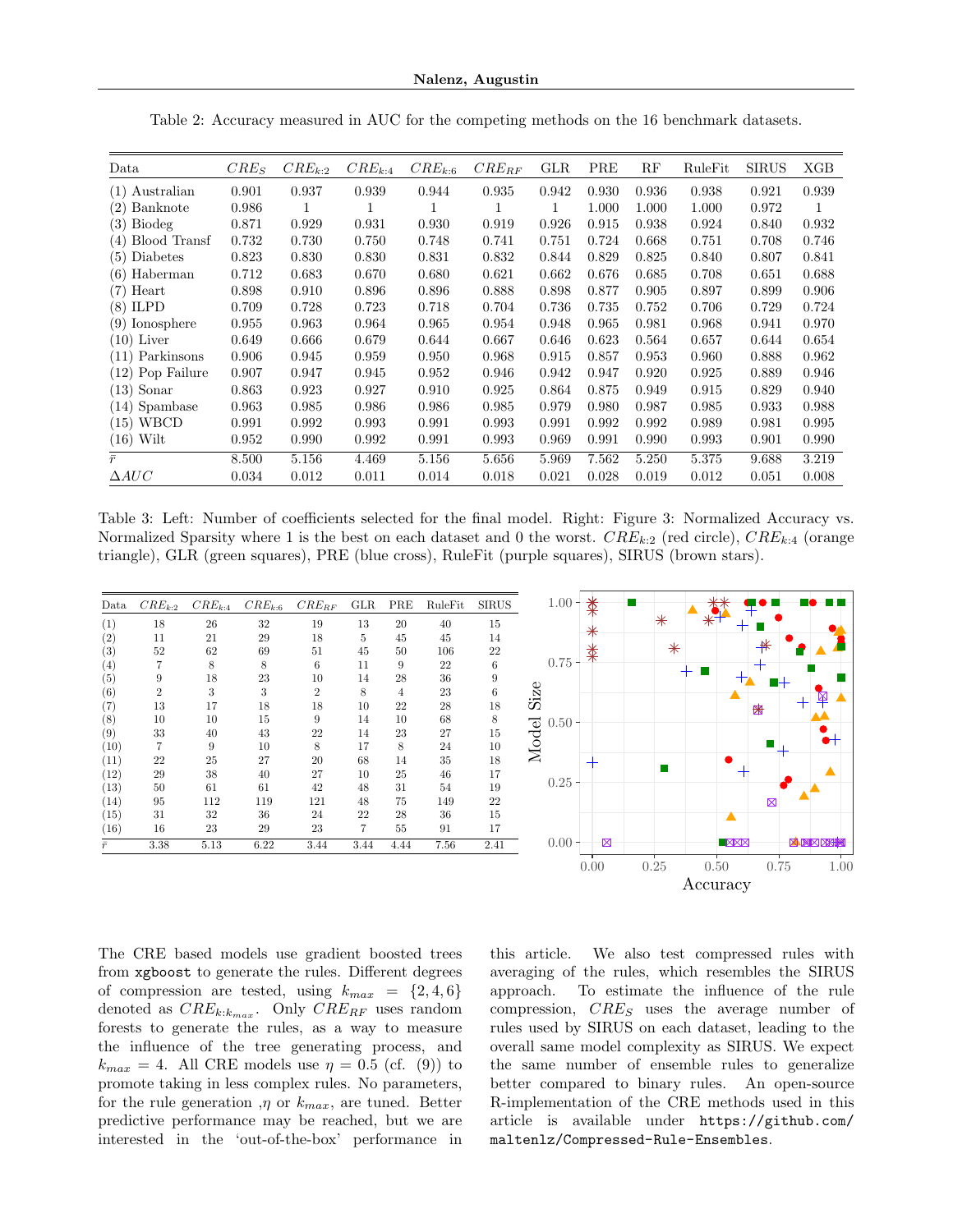#### 5.2.1 Accuracy

We report accuracy as measured by the area under the curve (AUC). Table 2 shows the results over the 16 datasets, together with the mean rank  $\bar{r}$  and average deviation from the best AUC value  $(\Delta AUC)$ over all datasets. Using the multiple comparison approach from Demšar (2006); Calvo and Santafé Rodrigo (2016), the post-hoc Friedman-test for overall differences in AUC indicates significant difference between algorithm performance  $(p = 1.9e^{-7})$ . A Nemenyi-test indicates no statistically significant difference in performance between XGB, all CRE versions, RF, RuleFit and GLR ( $\alpha = .05$ ). The same is not true for PRE,  $CRE_S$  and SIRUS, which perform significantly worse. In line with our expectation and previously reported results, a well-tuned XGB model is on average the most accurate.  $CRE_{k:4}$  achieves the second-best rank, outperforming all rule-based competitors, the vanilla random forest and the tuned RuleFit model.

 $CRE_{k:2}$  is very competitive in terms of accuracy to XGB, RF and RuleFit and performs similar or better than the other rule-based competitors, despite using a high degree of compression (using only 2 clusters per covariate). Using a higher compression parameter  $CRE_{k:6}$  is not beneficial in the analyzed datasets. This can be attributed to the regularizing effect of ensemble compression, making  $k_{max} = 4$  our recommended default choice for prediction while in most data situations already  $k_{max} = 2$  suffices.

As seen by the average deviation from the best method, CRE and RuleFit are on average not much behind the best method, implying a stable performance. GLR also shows good overall performance but has some datasets where the difference to the best method is quite large. SIRUS,  $CRE_S$  and PRE sacrifice on average a notable amount of accuracy but still are competitive on some datasets (e.g. WBCD and ILPD).

#### 5.2.2 Model Complexity

Table 3 shows the number of selected rules and linear terms. In terms of model complexity, SIRUS,  $CRE_{k:2}$ ,  $CRE_{RF}$ , GLR and PRE produce the smallest models, with SIRUS being the winner (note that  $CRE_S$ uses the same number of rules). However, as discussed above, SIRUS and PRE sacrifice a substantial amount of accuracy to achieve this goal, whereas  $CRE_{k:2}$  on most datasets produces similarly sparse models while remaining competitive concerning predictive performance.  $CRE_{k:4}$  takes in slightly more rules but also produces reasonably small models on most datasets, while maintaining strong accuracy. RuleFit produces overall the largest models, often by quite a large margin.

#### 5.2.3 Accuracy vs. Sparsity

The trade-off between accuracy and model size can be seen in Figure 3, where only  $CRE_{k:2}$ ,  $CRE_{k:4}$  and GLR are able to consistently achieve good accuracy and sparsity jointly. We conclude that CRE produces both accurate and sparse models, whereas most of the competing methods have to compromise either aspect. GLR and PRE also show overall very reasonable trade-offs under the competing methods. If one is willing to sacrifice some accuracy, also SIRUS and  $CRE<sub>S</sub>$  become very reasonable choices as highly interpretable but slightly less accurate models. The standard RuleFit shows good accuracy but leads to clearly sub-optimal trade-offs..

To summarise, while in this study a well-tuned XGB model is the most accurate, CRE is on average not far behind while producing small model sizes. The good performance of CRE is enabled through the usage of ensemble rules allowing smooth decision boundaries even for sparse solutions. Ensemble compression also improves the predictive performance of the SIRUS framework when using the same amount of rules. CRE produces more accurate models in terms of AUC when combined with gradient boosting, while producing more sparse solutions when using random forest to generate the rules.

However, we also found that ensemble compression is not always effective. For example, on the Ionosphere dataset CRE performs worse than RuleFit both in terms of accuracy and model size. We found this to happen on some physical datasets when the underlying relationship might not be smooth. In this case, CRE does not improve performance. It is reassuring that even in these suboptimal data situations CRE still remains competitive.

#### 5.3 Interpretation

Finally, we showcase how CRE allows for vivid interpretation. Here we focus on the literal interpretation of the rules, as they are the main advantage of rule ensembles. Table 4 shows the output of  $CRE_{k:4}$  for the Diabetes dataset <sup>1</sup> using  $[\min(T), \max(T)]$  as summary (cf. 4.5.3). Shown here are the rescaled coefficients  $\hat{\beta}$  as a measure of impact when the rule 'fires'. An alternative would be to use  $N^{-1}\Phi(x)\hat{\beta}$  as a mea-

<sup>&</sup>lt;sup>1</sup>A description of the covariates is available in the supplementary material.  $Y = 1$ : diabetes positive.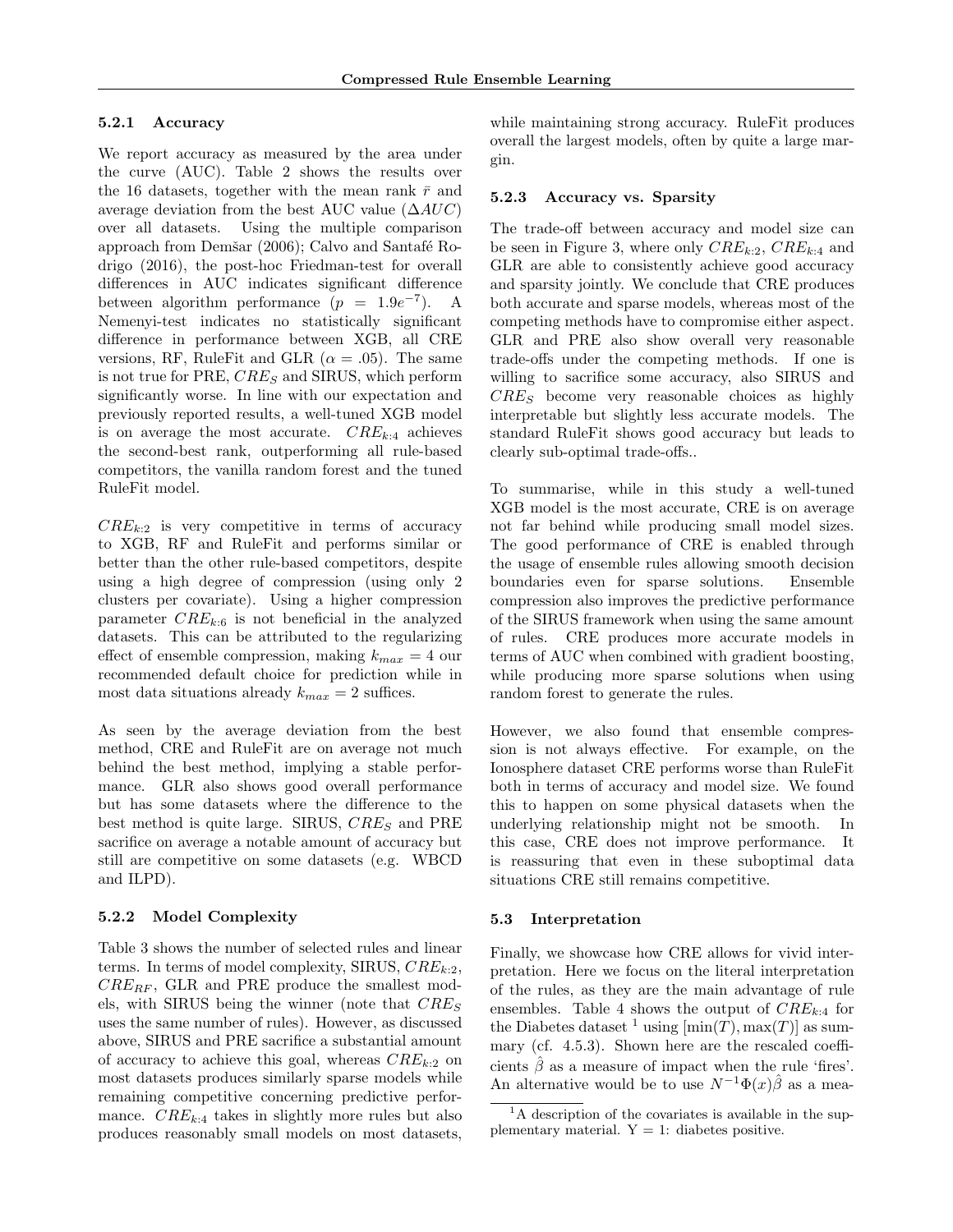Table 4: Model output for the Diabetes data.

| Rule                                                                             |          |
|----------------------------------------------------------------------------------|----------|
| Intercept                                                                        | $-1.41$  |
| age $\geq$ [21.5;26.5] $\land$ BMI $\geq$ [21.75;28.15]                          | 0.57     |
| $age \geq [27.5;34.5]$                                                           | 0.47     |
| $\text{BMI} \geq [21.75;28.15]$                                                  | 0.38     |
| BMI < [28.45;32.35] $\land$ preg < [5.5;6.5]                                     | $-0.26$  |
| BMI < [38.45;45.45] $\land$ pedi < [0.6;0.9]                                     | $-0.26$  |
| BMI $\geq$ [21.75;28.15] $\land$ pedi $\geq$ [0.14;0.37]                         | $0.22\,$ |
| linear: plas                                                                     | 0.15     |
| plas $\langle 115.5; 141.5 \rangle \wedge \text{preg } \langle 5.5; 6.5 \rangle$ | $-0.09$  |
| BMI < [38.45;45.45] $\land$ plas < [142;188.5]                                   | $-0.06$  |
| BMI $\geq$ [28.45;32.35] $\land$ pedi $\geq$ [0.38;0.59]                         | 0.06     |
| $preg \geq 5.5; 6.5$                                                             | 0.05     |
| BMI < [38.45;45.45] $\land$ plas < [142;188.5]                                   | $-0.05$  |
| $\land$ preg < [7.5;8.5]                                                         |          |
| BMI < $[28.45;32.35]$ $\land$ preg < $[7.5;8.5]$                                 | $-0.05$  |
| $preg < [7.5; 8.5] \wedge$ skin $\geq [3.5; 11.5]$                               | $-0.02$  |

sure of global importance. The rules show that diabetes is strongly connected to age and BMI and its interaction. BMI appears to be the most important covariate, appearing in almost all ensemble rules, often in interaction with different covariates. The rule  $BMI \geq [21.75; 28.15]$  also demonstrates the usefulness of ensemble rules. In this region, the risk of diabetes starts to increase, and no single split value would describe the relationship well. The distribution of split points and  $\Phi(x)$  can be visualized (cf. Figure 2).

Table 5: CRE prediction explanation.

| Rule                             | ß        | $\mathcal{R}(x)$ | $\beta \mathcal{R}(x)$ |
|----------------------------------|----------|------------------|------------------------|
| linear: plas                     | 0.023    | 62.1             | 1.440                  |
| Intercept                        | $-1.410$ | 1                | $-1.410$               |
| $age \geq [27.5;34.5]$           | 0.470    | 0.450            | 0.210                  |
| BMI < $[38.45;45.45]$            | $-0.260$ | 0.410            | $-0.110$               |
| $\land$ pedi < [0.6;0.9]         |          |                  |                        |
| $preg \ge [5.5; 6.5]$            | 0.050    | 1                | 0.050                  |
| BMI < $[38.45;45.45]$            | $-0.060$ | 0.200            | $-0.010$               |
| $\land$ plas < [142;188.5]       |          |                  |                        |
| BMI $\geq$ [21.75;28.15]         | 0.380    | 0.020            | 0.010                  |
| $age \geq [21.5;26.5]$           | 0.570    | 0.020            | 0.010                  |
| $\land$ BMI $\geq$ [21.75;28.15] |          |                  |                        |

CRE can also give an explanation of how a prediction is produced. Table 5 shows the output for a 'close call' observation with  $(age, BMI, pedi, preg, plas)$  = (32, 23.3, 0.67, 8, 62.1). It is interesting to take a closer look at the rule  $age \geq [27.5, 34.5]$ . If this ensemble rule fully fires  $(R(x) = 1, c f$ . equation (4)) the risk of diabetes increases by  $\exp(0.47) = 1.6$ . In this example, about half the splitpoints in the ensemble rule fire, leading to an increase in the risk of  $\exp(0.21) = 1.24$ . If hard rules were used instead, the rule could only give the full risk increase or none. While the last rule contributes little to the current prediction, it is still interesting: If the covariate BMI increases, this rule will fire more strongly, and the diabetes risk will increase. Instead of giving all or nothing decisions, CRE allows to spot grey areas that may be interesting for interventions.

## 6 CONCLUSION AND FUTURE WORK DIRECTIONS

We proposed a framework to compress decision tree ensembles into smooth decision rules. Combining ensemble conditions with the RuleFit approach leads to simpler and more robust models while being competitive in terms of predictive performance. As decision rules are a fundamental building block of many learning algorithms, rule compression could be beneficial for a wider range of models, as an easy way to provide smooth and stable decision boundaries.

We argue that the increase in complexity, due to smooth decision rules, does not harm interpretability. On the contrary, it more closely resembles human intuition and communicates the model's uncertainty about the exact rule.

We expect CRE to be more stable than RuleFit, as the ensemble rules depend less on the specific data sample and are more consistent between runs. However, in this paper, we were unable to test the stability empirically, as to the best of our knowledge, no suitable stability measure exists to measure literal similarity with continuous thresholds. The approach in (Bénard et al., 2021) requires discretizing the data, which does not make sense for CRE. Our preliminary experiments with stability metrics that try to measure the literal similarity between rulesets using continuous thresholds were unsatisfactory. Suitable stability measures along the lines of (Nair et al., 2021), but tailored for continuous thresholds, would be highly desirable as a direction for future work.

Another potential application could be to use rule compression to get an insight in the inner workings of a forest, by extracting the most common paths in the forest, as was showcased by the combination with the SIRUS approach. Future work will focus on the summary potential of ensemble compression as a tool for black-box interpretation by detecting and visualizing frequent rules across the forest, rather than building a new predictive model.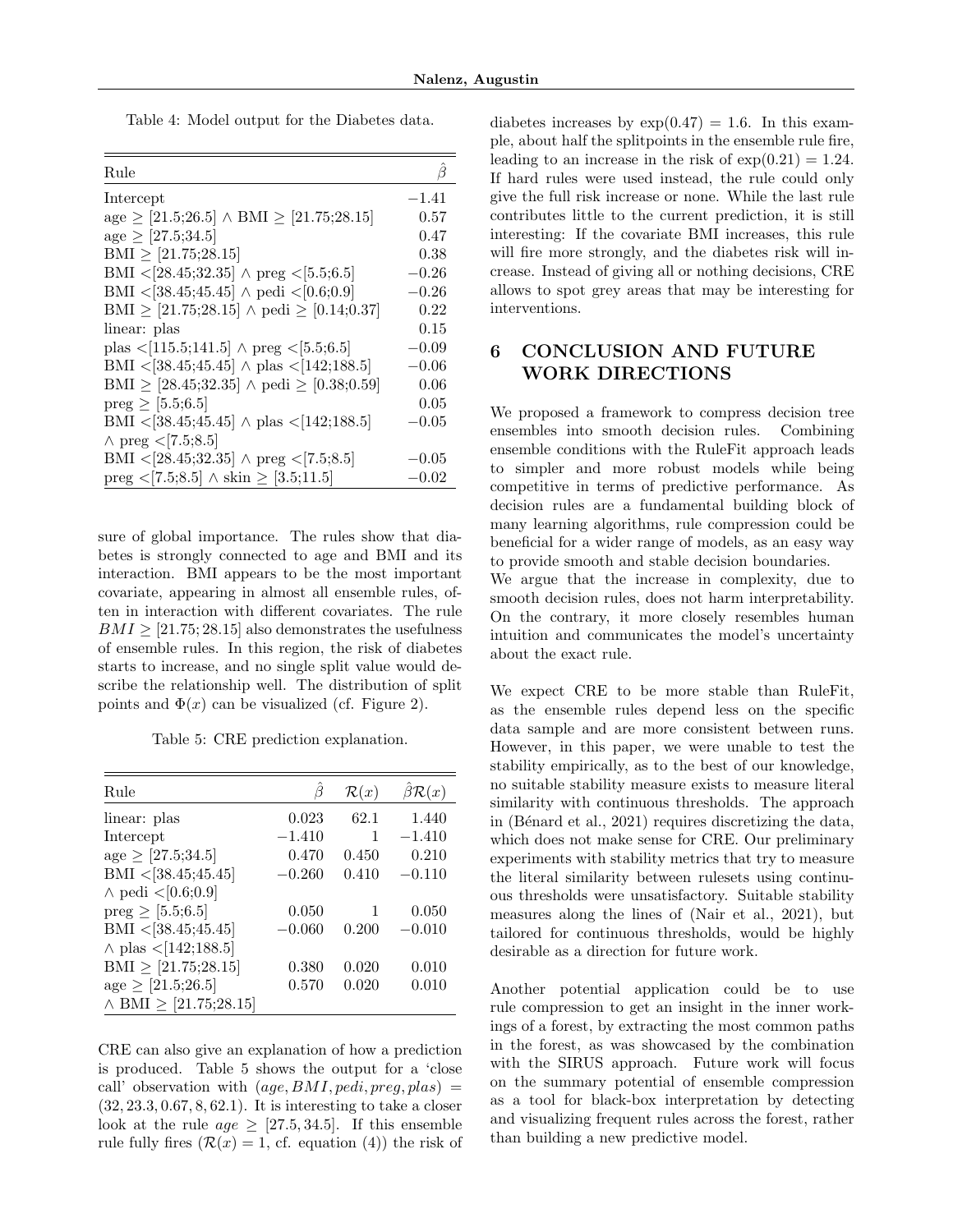### Acknowledgements

We thank the five anonymous reviewers and the editor for their constructive and helpful comments.

### References

- Aho, T., Ženko, B., Džzeroski, S., Elomaa, T., and Brodley, C. (2012). Multi-target regression with rule ensembles. Journal of Machine Learning Research, 13(8).
- Akdemir, D., Heslot, N., and Jannink, J.-L. (2013). Soft rule ensembles for supervised learning. stat, 1050:22.
- Arya, V., Bellamy, R. K. E., Chen, P.-Y., Dhurandhar, A., Hind, M., Hoffman, S. C., Houde, S., Liao, Q. V., Luss, R., Mojsilović, A., Mourad, S., Pedemonte, P., Raghavendra, R., Richards, J., Sattigeri, P., Shanmugam, K., Singh, M., Varshney, K. R., Wei, D., and Zhang, Y. (2019). One explanation does not fit all: A toolkit and taxonomy of ai explainability techniques. arXiv.
- Bénard, C., Biau, G., Da Veiga, S., and Scornet, E. (2021). Sirus: Stable and interpretable rule set for classification. Electronic Journal of Statistics, 15:427–505.
- Bischl, B., Richter, J., Bossek, J., Horn, D., Thomas, J., and Lang, M. (2018). mlrmbo: A modular framework for model-based optimization of expensive black-box functions. arXiv.
- Breiman, L. (2001). Random forests. Machine Learning, 45:5–32.
- Bühlmann, P. (2012). Bagging, boosting and ensemble methods. In Handbook of Computational Statistics, pages 985–1022. Springer.
- Bühlmann, P. and Yu, B. (2002). Analyzing bagging. The Annals of Statistics, 30:927–961.
- Calvo, B. and Santafé Rodrigo, G. (2016). scmamp: Statistical comparison of multiple algorithms in multiple problems. The R Journal, Vol. 8/1, Aug. 2016.
- Chen, T. and Guestrin, C. (2016). Xgboost: A scalable tree boosting system. In Proceedings of the 22nd ACM SIGKDD International Conference on Knowledge Discovery and Data Mining, pages 785–794.
- Chipman, H. A., George, E. I., and McCulloch, R. E. (2010). BART: Bayesian additive regression trees. The Annals of Applied Statistics, 4:266–298.
- Cohen, W. W. (1995). Fast effective rule induction. In Machine learning proceedings 1995, pages 115–123. Elsevier.
- Dembczyński, K., Kotłowski, W., and Słowiński, R. (2008). Maximum likelihood rule ensembles. In International Conference on Machine Learning, pages 224–231.
- Demšar, J. (2006). Statistical comparisons of classifiers over multiple data sets. The Journal of Machine Learning Research, 7:1–30.
- Dua, D. and Graff, C. (2017). UCI machine learning repository.
- Fernandez-Delgado, M., Cernadas, E., Barro, S., and Amorim, D. (2014). Do we need hundreds of classifiers to solve real world classification problems? The Journal of Machine Learning Research, 15:3133– 3181.
- Fokkema, M. (2020). Fitting prediction rule ensembles with R package pre. Journal of Statistical Software, 92:1–30.
- Freund, Y. and Schapire, R. E. (1996). Experiments with a new boosting algorithm. In *International* Conference on Machine Learning, pages 148–156.
- Friedman, J., Hastie, T., and Tibshirani, R. (2010). Regularization paths for generalized linear models via coordinate descent. Journal of Statistical Software, 33:1–22.
- Friedman, J. H. (2002). Stochastic gradient boosting. Computational Statistics & Data Analysis, 38:367– 378.
- Friedman, J. H. and Popescu, B. (2008). Predictive learning via rule ensembles. The Annals of Applied Statistics, 2:916–954.
- Fürnkranz, J. (1999). Separate-and-conquer rule learning. Artificial Intelligence Review, 13:3–54.
- Jawanpuria, P., Jagarlapudi, S. N., and Ramakrishnan, G. (2011). Efficient rule ensemble learning using hierarchical kernels. In International Conference on Machine Learning, pages 161–168.
- Lundberg, S. M. and Lee, S.-I. (2017). A unified approach to interpreting model predictions. Advances in Neural Information Processing Systems, 30:4765– 4774.
- Meinshausen, N. (2010). Node harvest. The Annals of Applied Statistics, 4:2049–2072.
- Nair, R., Mattetti, M., Daly, E., Wei, D., Alkan, O., and Zhang, Y. (2021). What changed? Interpretable model comparison. In International Joint Conference on Artificial Intelligence. IJCAI.
- Nalenz, M. and Villani, M. (2018). Tree ensembles with rule structured horseshoe regularization. The Annals of Applied Statistics, 12:2379–2408.
- R Core Team (2021). R: A Language and Environment for Statistical Computing. R Foundation for Statistical Computing, Vienna, Austria.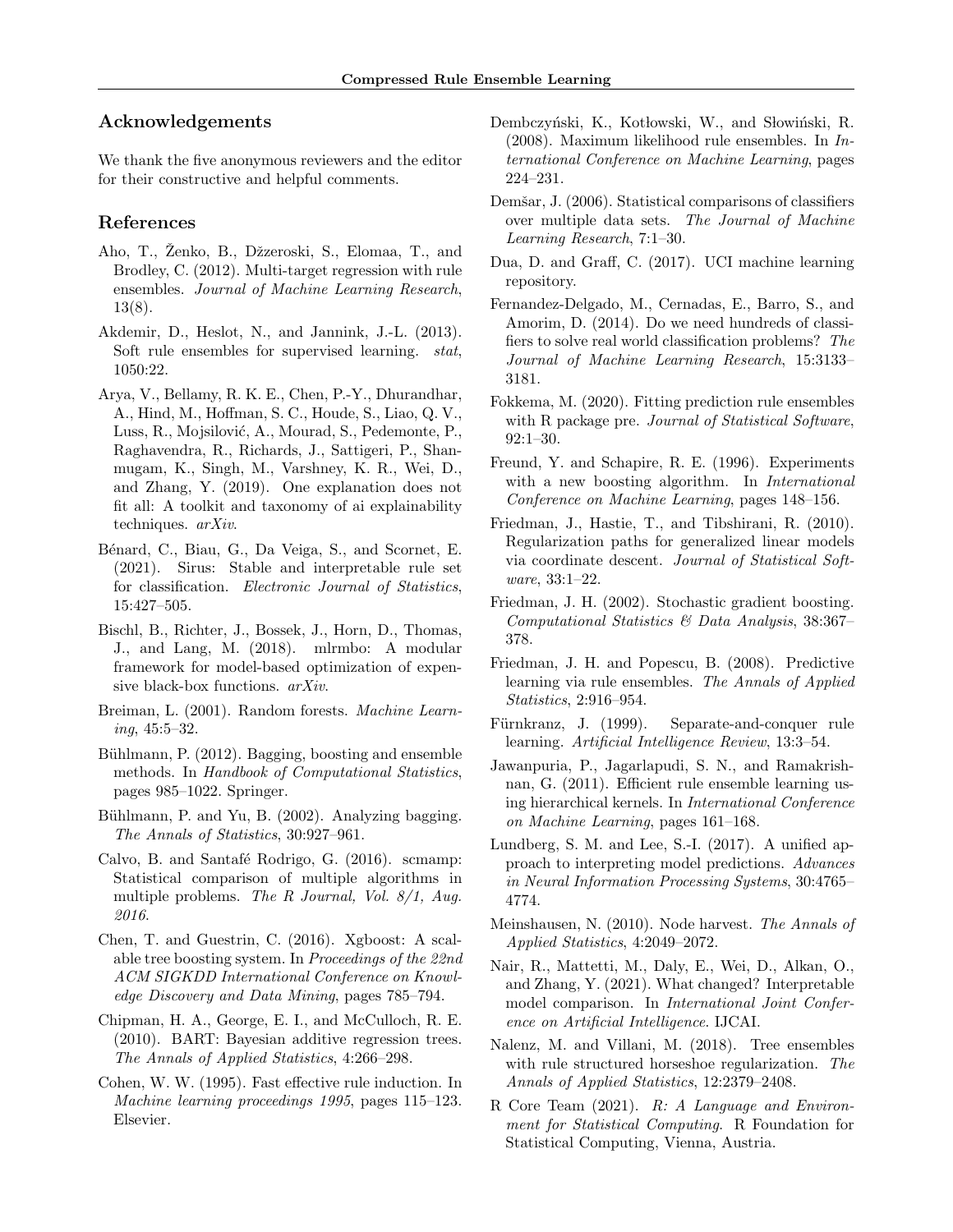- Schubert, E., Sander, J., Ester, M., Kriegel, H.-P., and Xu, X. (2017). DBSCAN revisited, revisited: why and how you should (still) use DBSCAN. ACM Transactions on Database Systems (TODS), 42:1– 21.
- Smith, J. W., Everhart, J. E., Dickson, W., Knowler, W. C., and Johannes, R. S. (1988). Using the ADAP learning algorithm to forecast the onset of diabetes mellitus. In Proceedings of the annual symposium on computer application in medical care, pages 261– 265. American Medical Informatics Association.
- Tibshirani, R. (1996). Regression shrinkage and selection via the lasso. Journal of the Royal Statistical Society: Series B (Methodological), 58:267–288.
- Turney, P. D. (1994). Cost-sensitive classification: Empirical evaluation of a hybrid genetic decision tree induction algorithm. Journal of Artificial Intelligence Research, 2:369–409.
- Vanschoren, J., van Rijn, J. N., Bischl, B., and Torgo, L. (2013). Openml: Networked science in machine learning. SIGKDD Explorations, 15(2):49–60.
- Wang, H. and Song, M. (2011). Ckmeans.1d.dp: optimal k-means clustering in one dimension by dynamic programming. The R Journal, 3:29.
- Wei, D., Dash, S., Gao, T., and Gunluk, O. (2019). Generalized linear rule models. In International Conference on Machine Learning, pages 6687–6696.
- Weiss, S. M. and Indurkhya, N. (2000). Lightweight rule induction. In International Conference on Machine Learning, pages 1135–1142.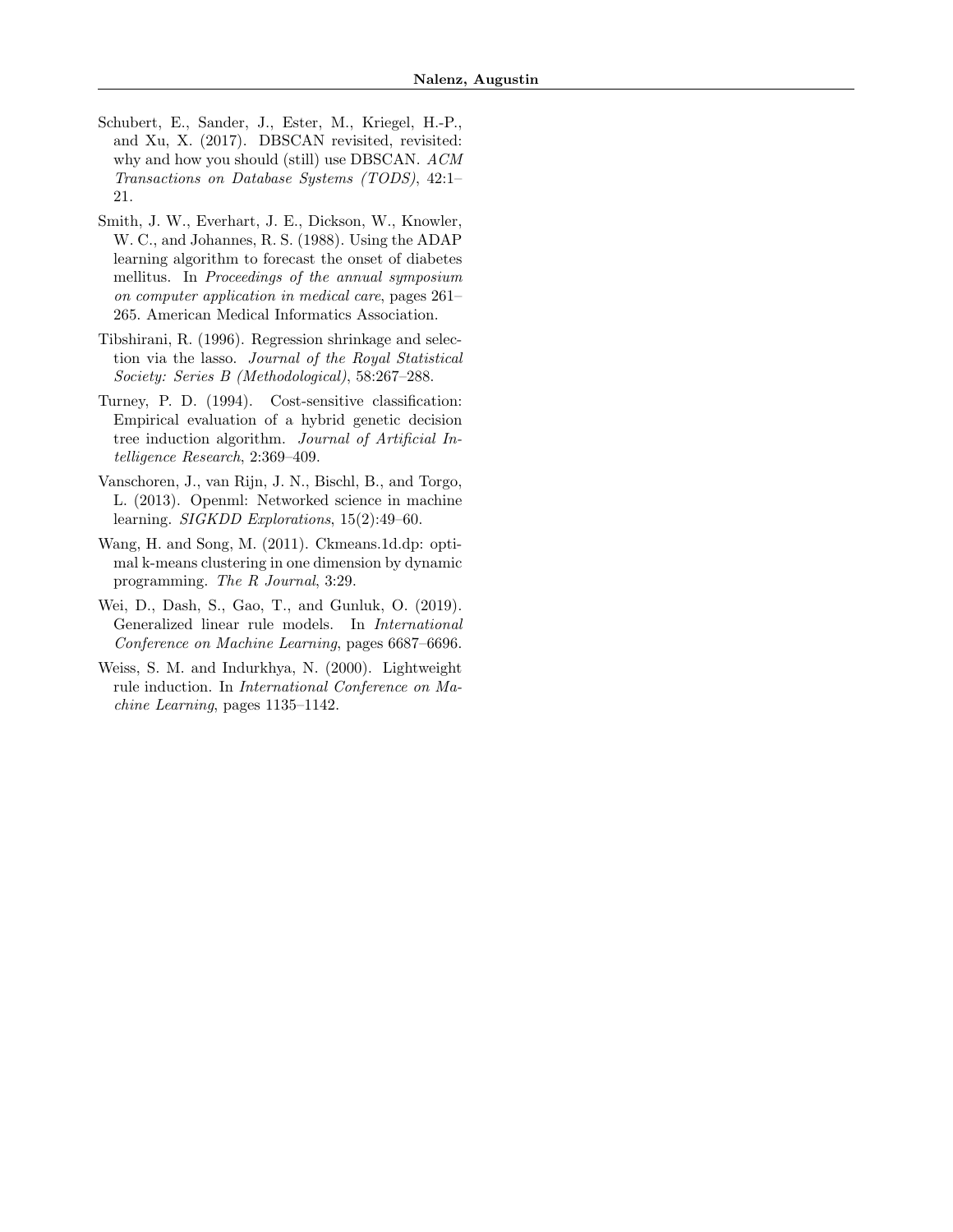# Supplementary Material: Compressed Rule Ensemble Learning

## A Data Gathering and Preprocessing

Datasets, used in the section 5 and the diabetes dataset in section 4 of the paper are taken from the UCI machine learning repository (Dua and Graff, 2017). These criteria are:

- In this article we only consider binary classification.
- We chose datasets with mostly numerical features or features with low cardinality.
- Only datasets with low number of missing values are considered to minimize algorithm differences in missing value handling.

This criteria are set in order to make preprocessing as minimal as possible. Mostly numerical features are chosen for two reasons: (1) Ensemble compression only works on numerical features. (2) Tested algorithms have different ways to deal with discrete features, therefore we want to limit the influence of the implementation on the results. The preprocessing takes the following steps:

- Missing values are mean-imputed.
- Categorical features are simply transformed to numerical features, using the factor levels. (only in the Australian dataset).
- Dummy covariates are left as they are.
- For the liver dataset the Covariate "drinks number" is used to generate the classes, as in (Turney, 1994).
- for the EEG-EYE data used in section 4.5.2 colinear covariates were removed due to numerical instabilities in the linear modeling step (for all methods).

Generally, first the datasets were selected and the preprocessing fixed, then we ran the experiments and no further datasets were excluded.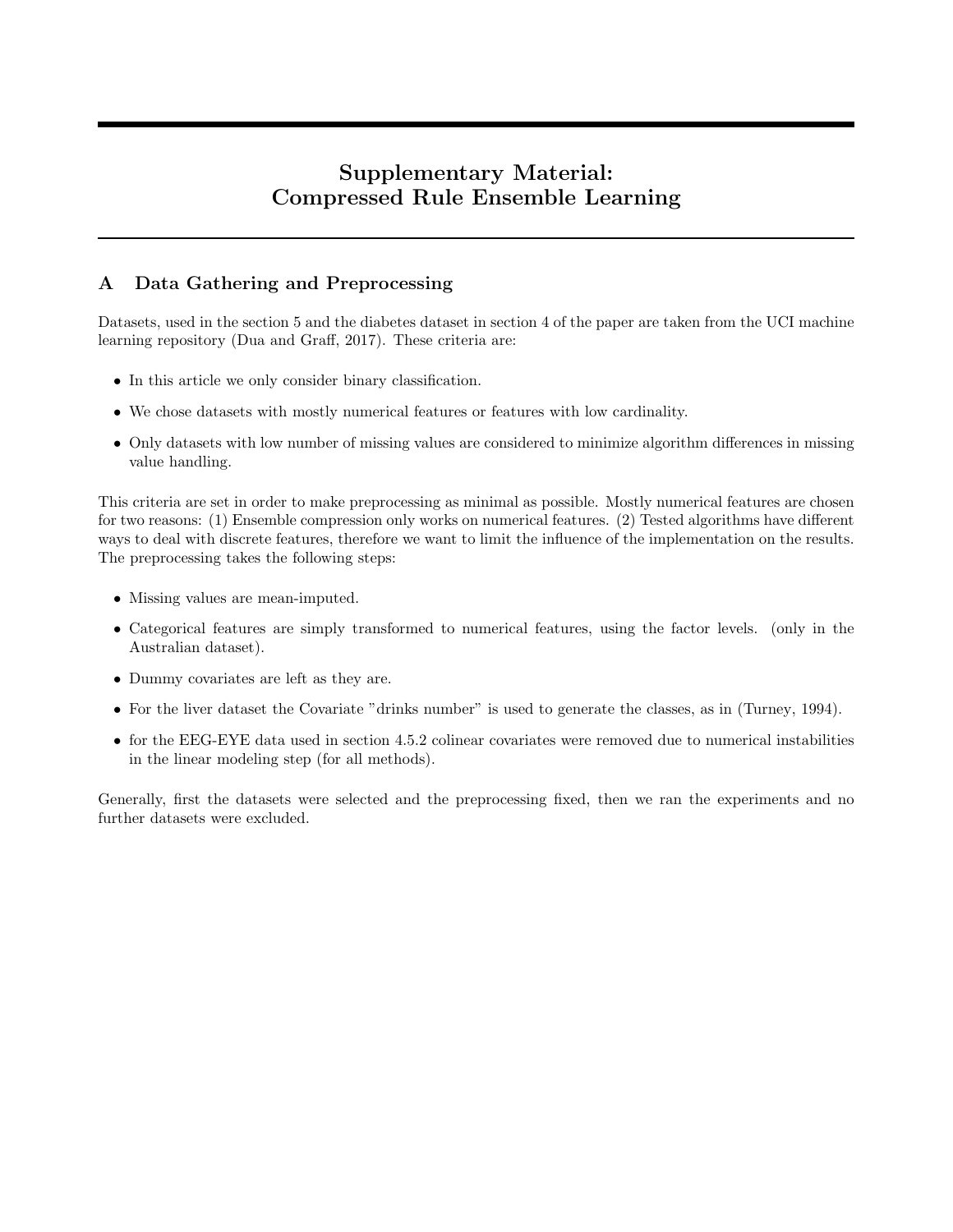## B Algorithm Settings

The exact settings and software used to allow reproducibility of results in section 4 are stated below:

- RuleFit: we use the R-package **pre** (Fokkema, 2020) to build the RuleFit model. For reasons of comparability we use boosted CART trees to generate the rules, but note that using the conditional random forest method to generate the trees might improve performance, as shown in Fokkema (2020). Other settings are set to the ones in Friedman and Popescu (2008). The most impactful parameter, treedepth is determined via internal 5-fold CV trying the values 1, 2, 3, 4, 5.  $\lambda$  is taken as minimal value from the sequence, promoting accurate models.
- PRE is built using the default setting of pre, which was shown in (Fokkema, 2020) to provide a good trade-off between accuracy and interpretability.
- RandomForest (RF) are built using the R-package randomForest (Breiman, 2001). The number of features readom-order (RF) are built using the R-package **random-order** (Dielman, 2001). The number of leading<br>sampled at each split is left to default  $(\sqrt{p})$  and normal bootstrapping used for resampling. RF is used as a out-of-the-box baseline.
- XGBoost (XGB) is tuned via Bayesian Optimization, as it relies much more on suitable parameters, which is done with the R-package mlrMBO (Bischl et al., 2018). The learning rate is considered between  $[0.005, 0.1]$ , covariates per tree between  $[0.7, 1]$ , subsample per tree between  $[0.2, 1]$  and the maxdepth of trees as  $\{1, 2, 3, 4, 5, 6\}$ . The budget is set to 20 and the remaining values to default.
- The Generalized Rule Model (GLR) was built using the **aix360** python library. For the tunable parameter values  $\lambda_0 \in \{0.001, 0.005, 0.01, 0.03, 0.05, 0.07, 0.09\}$  were considered and the  $\lambda_0$  chosen that maximises the brier score in a 5-fold cross-validation.
- SIRUS was build using the sirus R-package and using the sirus.cv routine to determine the optimal number of rules for the final ensemble (maximizing accuracy).
- We also tested another XGBoost based RuleFit version, implemented in the R-package **xrf**, which was omitted in the main manuscript for space limitations, but is shown in the following. The XRF model is run with default settings and might lead to better results if tuned.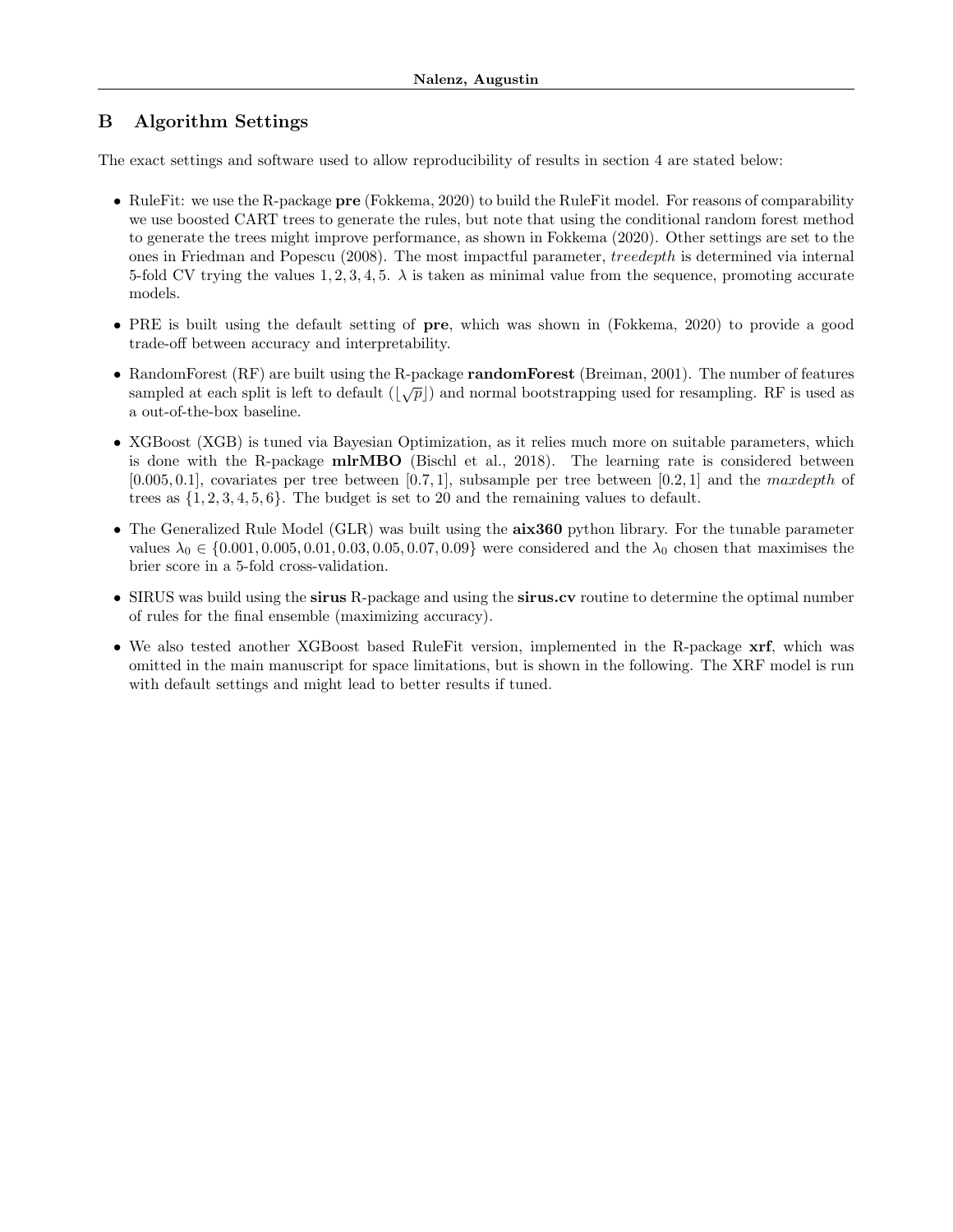## C Additional Results



C.1 Graphical Representation of the Deviation in AUC.

Figure 1: Graphical Representation of the results presented in Section 5. Shown are the boxplots of ∆AUC (cf. Section 5) over the different folds and datasets, ordered by their median ∆AUC.

Figure 1 implies an overall stable and good performance of the CRE based model.

### C.2 Graphical Representation of the number of coefficients

Figure 2 shows the distribution of the number of coefficients. CRE clearly outperforms RuleFit and some versions of CRE are very competitive to SIRUS and GLR (while preserving a better AUC).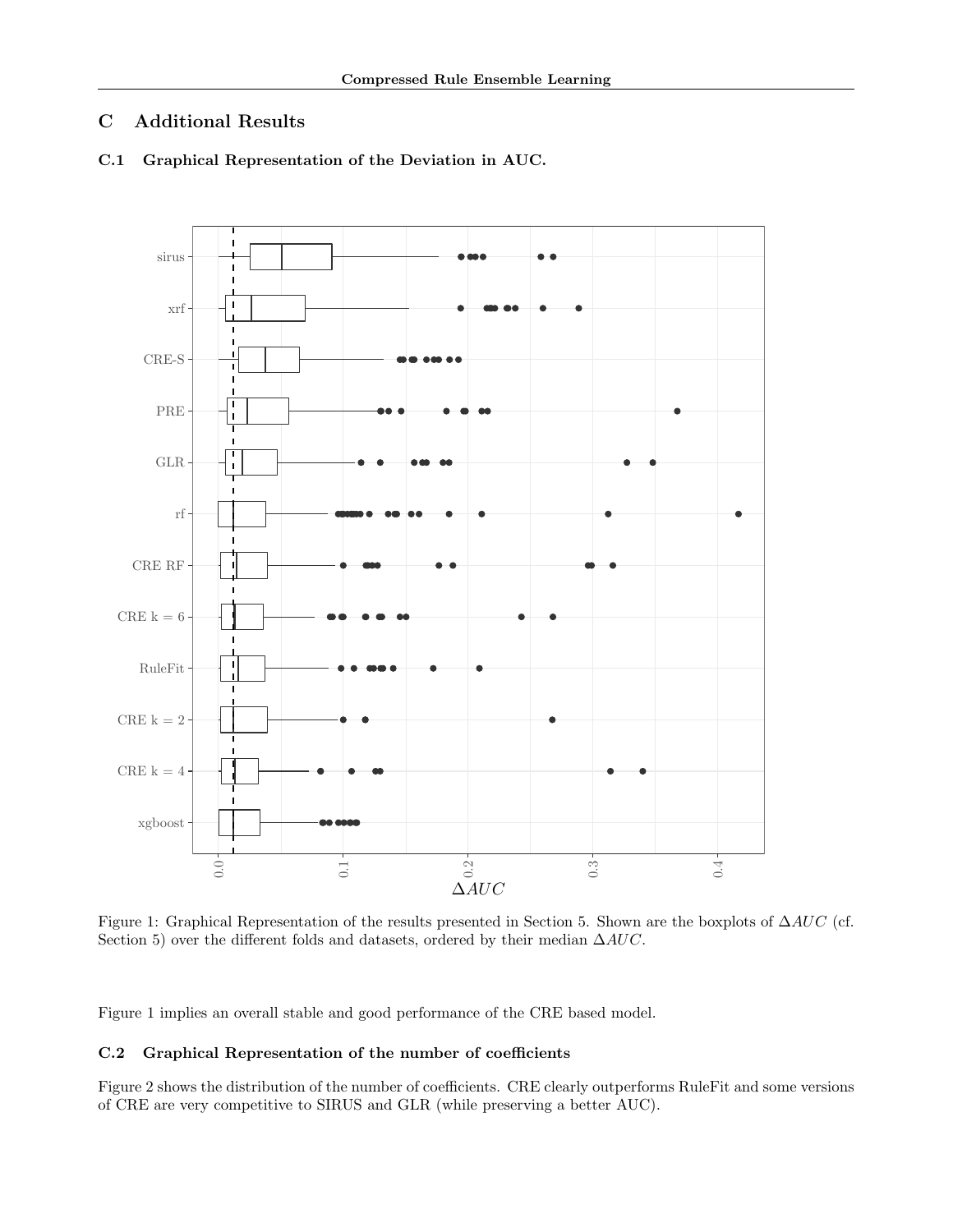

Figure 2: Graphical Representation of the results presented in Section 5. Shown are the boxplots of ∆AUC (cf. Section 5) over the different folds and datasets, ordered by their median  $\Delta AUC.$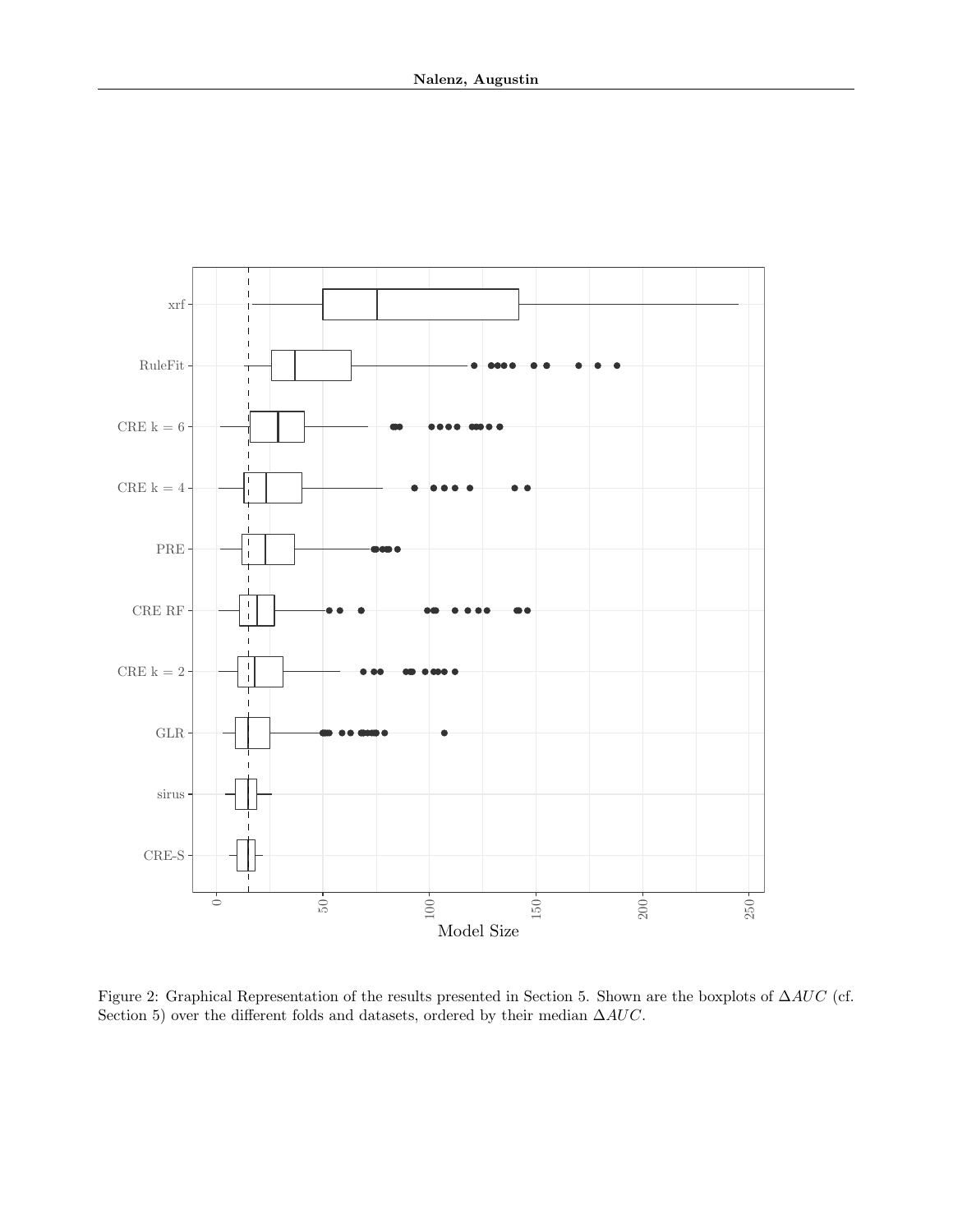### C.3 Accuracy

| dataset             | $CRE_S$ | $CRE_{k:2}$ | $CRE_{k:4}$ | $CRE_{k:6}$ | $CRE_{RF}$ | PRE   | RF    | RuleFit | <b>SIRUS</b> | XGB   | <b>XRF</b> |
|---------------------|---------|-------------|-------------|-------------|------------|-------|-------|---------|--------------|-------|------------|
| Australian          | 0.841   | 0.864       | 0.862       | 0.868       | 0.864      | 0.861 | 0.865 | 0.870   | 0.829        | 0.868 | 0.854      |
| Banknote            | 0.905   | 0.999       | 0.999       | 0.999       | 0.999      | 0.989 | 0.993 | 0.996   | 0.899        | 0.998 | 0.996      |
| Biodeg              | 0.663   | 0.855       | 0.860       | 0.866       | 0.862      | 0.855 | 0.868 | 0.873   | 0.767        | 0.863 | 0.855      |
| <b>Blood Transf</b> | 0.762   | 0.765       | 0.761       | 0.762       | 0.767      | 0.762 | 0.751 | 0.781   | 0.762        | 0.789 | 0.773      |
| <b>Diabetes</b>     | 0.651   | 0.776       | 0.758       | 0.752       | 0.762      | 0.752 | 0.768 | 0.769   | 0.698        | 0.758 | 0.734      |
| Haberman            | 0.735   | 0.735       | 0.732       | 0.735       | 0.735      | 0.735 | 0.725 | 0.712   | 0.735        | 0.732 | 0.722      |
| Heart               | 0.786   | 0.822       | 0.802       | 0.815       | 0.819      | 0.785 | 0.809 | 0.829   | 0.822        | 0.838 | 0.759      |
| <b>ILPD</b>         | 0.714   | 0.715       | 0.714       | 0.705       | 0.722      | 0.714 | 0.705 | 0.696   | 0.714        | 0.700 | 0.703      |
| Ionosphere          | 0.840   | 0.920       | 0.932       | 0.935       | 0.937      | 0.937 | 0.934 | 0.920   | 0.883        | 0.926 | 0.940      |
| Liver               | 0.569   | 0.609       | 0.615       | 0.612       | 0.621      | 0.583 | 0.539 | 0.580   | 0.565        | 0.600 | 0.545      |
| Parkinsons          | 0.809   | 0.897       | 0.912       | 0.907       | 0.907      | 0.856 | 0.902 | 0.902   | 0.866        | 0.922 | 0.913      |
| Pop Failure         | 0.915   | 0.952       | 0.948       | 0.952       | 0.944      | 0.944 | 0.922 | 0.948   | 0.915        | 0.946 | 0.956      |
| Sonar               | 0.732   | 0.857       | 0.842       | 0.838       | 0.856      | 0.785 | 0.842 | 0.847   | 0.756        | 0.842 | 0.837      |
| Spambase            | 0.860   | 0.946       | 0.952       | 0.952       | 0.947      | 0.942 | 0.953 | 0.946   | 0.857        | 0.957 | 0.946      |
| <b>WBCD</b>         | 0.939   | 0.967       | 0.967       | 0.961       | 0.967      | 0.963 | 0.960 | 0.965   | 0.942        | 0.970 | 0.959      |
| Wilt                | 0.946   | 0.983       | 0.982       | 0.986       | 0.984      | 0.984 | 0.982 | 0.986   | 0.946        | 0.986 | 0.982      |
| $\bar{r}$           | 9.312   | 4.344       | 5.594       | 4.500       | 3.812      | 6.906 | 6.750 | 5.031   | 8.812        | 4.031 | 6.906      |
| $\triangle AUC$     | 0.072   | 0.009       | 0.011       | 0.010       | 0.007      | 0.023 | 0.018 | 0.012   | 0.053        | 0.007 | 0.021      |

Table 1: Results in Terms of accuracy.

Although we believe accuracy to be less informative compared to AUC, we also provide tabular results of the accuracy (fraction of correctly classified samples, using  $P(Y = 1) > 0.5$  as decision rule). The results are quite similar to the AUC results. Noteworthy difference is  $CRE_S$  which performs worse in terms of accuracy, implying that the prediction outputs are not well calibrated. Another noteworthy difference is, that using the accuracy as meassure,  $CRE_{RF}$  shows the overall strongest performance.